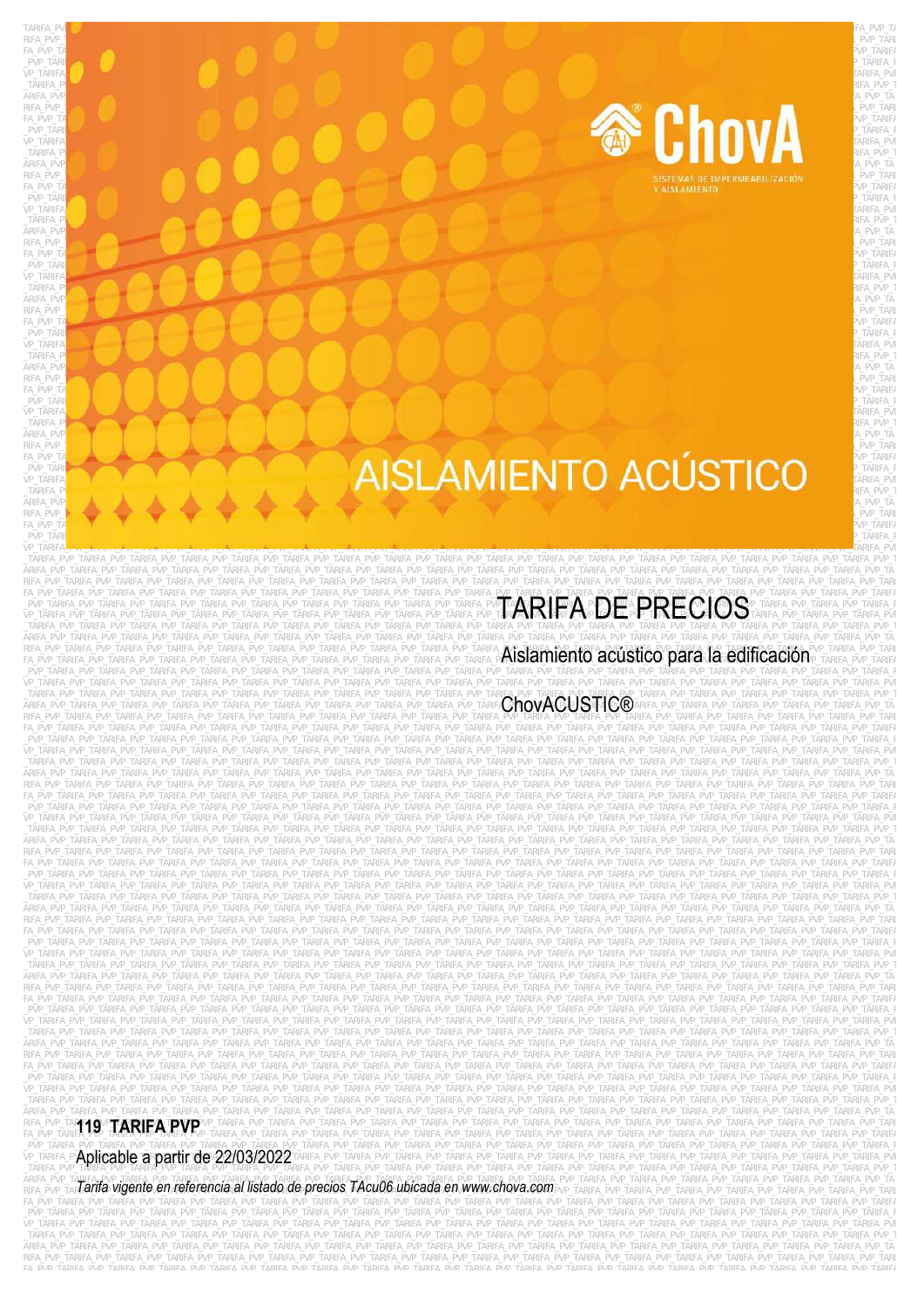



| TARIFA<br>ARIFA PV<br><b>PRESENTACIÓN</b><br><b>PRODUCTO</b><br><b>PRECIO NETO</b><br>fa pvp i<br>'VP TAR<br>TARIF/<br>Aislamiento acústico a ruido aéreo<br>Láminas Viscoelásticas de alta densidad<br>ViscoLAM 35<br>5,60 €/m <sup>2</sup><br>A<br>30 rollos/PALET<br>/300 m2/PALET<br>PVP TARI<br>P TARIF/<br>ViscoLAM 65<br>8,75 €/m <sup>2</sup><br>A<br>30 rollos/PALET<br>465 m <sup>2</sup> /PALET<br>tarifa<br>\RIFA PVI<br>ViscoLAM Autoadhesiva Plancha<br>12,90 €/m <sup>2</sup><br>A<br>ifa pvp<br>90 placas/PALET<br>108 m <sup>2</sup> /PALET<br>. PVP TA<br>B<br>PVP_TAR<br>ViscoLAM Autoadhesiva Rollo<br>12,07 €/m <sup>2</sup><br>56007<br>30 rollos/PALET<br>165 m <sup>2</sup> /PALET<br>/P_TARIF/<br><b>TARIFA</b><br>B<br>ViscoLAM 100 rollo<br>14,30 €/m <sup>2</sup><br>25 rollos/PALET<br>120 m <sup>2</sup> /PALET<br>ARIFA PVI<br>FA PVP<br>56014<br>ViscoLAM 100 plancha<br>15,59 €/m <sup>2</sup><br>(P)<br>75 placas/PALET<br>90 m?/PALET<br>A PVP TA<br><b>Compuestos y Paneles multicapa</b><br><b>TARIE</b><br>PVP TARIE<br>(P)<br>38,63 €/m <sup>2</sup><br>PANEL ChovACUSTIC 65 FX<br>70 placas/PALET<br>42 m?/PALET<br>ARIFA PV<br>FA PVP<br>PANEL ChovACUSTIC 65 LR 70/4<br>33,59 €/m <sup>2</sup><br>A<br>A70 placas/PALET<br>42 m <sup>2</sup> /PALET<br>PVP TA<br>PVP TARI<br>14,09 €/m <sup>2</sup><br>ChovACUSTIC 35 FIELTEX<br>A<br>VP_TARIF/<br>12 rollos/PALET<br>66 m <sup>2</sup> /PALET<br>TARIFA I<br>18,41 €/m <sup>2</sup><br>ChovACUSTIC 65 FIELTEX<br>56303<br>A<br>\RIFA_PVI<br>'VP_TAF<br>66 m <sup>2</sup> /PALET<br>12 rollos/PALET<br>FA PVP<br>_PVP_TA<br>ChovACUSTIC PLUS FIELTEX<br>B<br>56307<br>25,20 €/m <sup>2</sup><br>9 rollos/PALET<br>49,5 m <sup>2</sup> /PALET<br>PVP_TARI<br>P TARIF/<br>TriACUSTIC 35<br>56306<br>B<br>14,08 €/m <sup>2</sup><br>16 rollos/PALET<br>128 m <sup>2</sup> /PALET<br><b>TARIFA</b><br>ARIFA PVI<br>B<br>58185<br><b>ELASTOBAND BAJANTES 420</b><br>7,83 €/m<br>40 rollos/PALET<br>400 m/PALET<br>Fibras de Poliéster<br>ChovANAPA 4 cm Panel 600 (Paquetes de 17,82m2)<br>6,68 €/m <sup>2</sup><br>A<br>6∆bolsas/PALET<br>106.92 m <sup>2</sup> /PALET<br>Aglomerados<br>CHOVAPREN 80/3<br>10,52 €/m <sup>2</sup><br>A<br><b>PMPpalet/PALET</b><br>RIFA_PVI <b>80/m?/PALET</b> /<br>PVP TARI<br>P TARIF/<br>CHOVAPREN 80/4<br>14,03 €/m <sup>2</sup><br>A<br><b>1 palet/PALET</b> A_PVP_1<br>A60/m <sup>2</sup> /PALETA<br>tarifa<br>28,05 €/m <sup>2</sup><br>CHOVAPREN 80/8<br>A<br>ifa pvp :<br>30 m <sup>2</sup> /PALET<br>1 palet/PALET<br>A_PVP_TA<br>10,51 €/m <sup>2</sup><br>CHOVAPREN 110/2<br>A<br>palet/PALET<br>120 m <del>*</del> /PALET<br>VP_TARIFA<br>PVP TARIFA PVP TARIFA PVP TARIFA PVF<br>TARIFA_F<br>ARIFA PVP TARIFA PVP TARIFA PVP<br>CHOVAPREN 110/3<br>B<br>15,77 €/m <sup>2</sup><br>1 palet/PALET<br>80 m <sup>2</sup> /PALET<br>ARIFA_PVF<br>IFA_PVP_1<br>CHOVAPREN 160/2<br>13,58 €/m <sup>2</sup><br>A<br>1 <sub>/</sub> palet/PALET<br>120 m <sup>2</sup> /PALET<br><b>\_PVP_TA</b><br>PVP_TARI<br>CHOVAPREN IGNIFUGO 80/3<br>(P)<br>12,15 €/m <sup>2</sup><br>PVP1Tpalet/PALETR<br>80 m <sup>2</sup> /PALETR<br>VP_TARIF/<br>TARIFA_F<br>CHOVAPREN IGNIFUGO 80/4<br>16,19 €/m <sup>2</sup><br>B<br>RT palet/PALET<br><b>60 m<sup>2</sup>/PALET</b><br>ARIFA_PVF<br>ARIFA PVP TARIFA PVP TAI<br>IFA_PVP_1<br>11,91 €/m <sup>2</sup><br>CHOVAPREN GNIFUGO 110/2<br>(P)<br>\_PVP_TA<br>PVP TARIFA PVP TARIFA<br>120 m <sup>2</sup> /PALET<br>1 palet/PALET<br>PVP_TARI<br>/P_TARIFA<br>CHOVAPREN IGNIFUGO 160/2<br>PVP_TARIFA_PVP_TARIFA_PVI<br>15,73 €/m <sup>2</sup><br>(P)<br>1 palet/PALET<br>120 m <sup>2</sup> /PALET<br>TARIFA_F<br>'P TARIFA PVP TARIFA PVP<br>ARIFA_PVF<br>CHOVAPREN 80/4 (1000x1000)<br>(P)<br>14,49 €/m <sup>2</sup><br>30 m <sup>2</sup> /PALET<br>palet/PALET<br>ifa pvp 1<br>\_PVP_TA<br>Paneles absorbentes<br>PVP TARIFA PVP TAR<br>TARIFA PVP TARIFA PVP TARI<br>P TARIF/<br>ChovACUSTIC DECO MARINA<br>18,50 €/m <sup>2</sup><br>A<br>100 m <sup>2</sup> /PALET<br>40 paquetes/PALET<br>TARIFA I<br>ARIFA_PVI<br>ChovACUSTIC DECO PIRAMIDE<br>B<br>27,52 €/m <sup>2</sup><br>40 paquetes/PALET<br>⁄64,8 m <sup>2</sup> /PALET<br>IFA_PVP_1<br>PVP_TA<br>ChovACUSTIC DECO SIERRA<br>26,82 €/m <sup>2</sup><br>(P)<br>40 paquetes/PALET<br>64,8 m <sup>2</sup> /PALET<br>PVP_TARI<br>vp_tarif <i>i</i><br>27,15 €/m <sup>2</sup><br>ChovACUSTIC DECO SOLIDEALP<br>B<br>TARIFA PVP TARIFA PVP<br>A60 m <sup>2</sup> /PALETA_P\<br>_TARIFA_F<br>40 paquetes/PALET<br>ARIFA_PVF<br>B<br>IFA_PVP_1<br>ChovACUSTIC DECO AUTOADHESIVA MARINA<br>25,37 €/m <sup>2</sup><br>100 m <sup>2</sup> /PALET<br>40 paquetes/PALET<br><b>\_PVP_TA</b><br>PVP_TARI<br>ChovACUSTIC DECO AUTOADHESIVA PIRAMIDE<br>34,55 €/m <sup>2</sup><br>A<br>40 paquetes/PALET<br>64,8 m <sup>2</sup> /PALET<br>VP_TARIF/<br>TARIFA_F<br>B<br>ChovACUSTIC DECO AUTOADHESIVA SIERRA<br>33,68 €/m <sup>2</sup><br>40 paquetes/PALET<br>64,8 m <sup>2</sup> /PALET<br>ARIFA_PVF<br>IFA_PVP_1<br>ChovACUSTIC DECO AUTOADHESIVA SOLID<br>B<br>34,00 €/m <sup>2</sup><br>40 paquetes/PALET<br>60 m <sup>2</sup> /PALET<br><i>A</i> PVP TA<br>PVP_TARI<br>Paneles absorbentes ignifugos<br>TARIFA_PVP_TARIFA_PVP_TARIF<br>ARIFA PVP TARIFA PVP TARIFA<br>TARIFA I<br>ChovACUSTIC DECOTEC PIRAMIDE GRIS<br>B<br>75,06 €/m <sup>2</sup><br>40 paguetes/RALET<br>64,8 m?/PALET<br>ARIFA_PVF<br>IFA_PVP_1<br>ChovACUSTIC DECOTEC SOLID GRIS<br>B<br>75,40 €/m <sup>2</sup><br>40 paquetes/PALETR<br>A_PY60.m?/PALET.<br>A_PVP_TA<br>PVP TARI<br>ΆΡΙΕΔ ΡΜΡ ΤΔΡΙΕΔ ΡΜΡ ΤΑΡΙΕΔ ΡΜΡ ΤΑΡΙΕΔ ΡΜΡ ΤΔΡΙΕΔ ΡΜΡ ΤΑΡΙΕΔ ΡΜΡ ΤΑΡΙΕΔ ΡΜΡ ΤΑΡΙΕΔ ΡΜΡ ΤΑΡΙΕΔ ΡΜΡ ΤΑΡΙΕΔ ΡΜΡ ΤΑΡΙΕΔ ΡΜΡ ΤΑΡΙΕΔ ΡΜΡ ΤΑΡΙΕΔ ΡΜΡ<br>TARIEA PVP TARIEA PVP TARIFA<br>∣ (P) Producto sujeto a disponibilidad o bajo pedido. Consultar plazo entrega y pedido mínimo.<br>/P_TARIFA_F<br><b>TARIFA_PVF</b><br><b>119 TARIFA PVP</b> |               | ChovA |  |  |  | Net<br><b>ME-EN 50 VOL</b><br>ER-16917200 | VP TARIF/<br>d tarifa i<br><b><i>TARIFA PVI</i></b><br>शFA_PVP_'<br>A_PVP_TA<br>PVP_TARI<br><sup>&gt;</sup> VP TARIF/ |
|------------------------------------------------------------------------------------------------------------------------------------------------------------------------------------------------------------------------------------------------------------------------------------------------------------------------------------------------------------------------------------------------------------------------------------------------------------------------------------------------------------------------------------------------------------------------------------------------------------------------------------------------------------------------------------------------------------------------------------------------------------------------------------------------------------------------------------------------------------------------------------------------------------------------------------------------------------------------------------------------------------------------------------------------------------------------------------------------------------------------------------------------------------------------------------------------------------------------------------------------------------------------------------------------------------------------------------------------------------------------------------------------------------------------------------------------------------------------------------------------------------------------------------------------------------------------------------------------------------------------------------------------------------------------------------------------------------------------------------------------------------------------------------------------------------------------------------------------------------------------------------------------------------------------------------------------------------------------------------------------------------------------------------------------------------------------------------------------------------------------------------------------------------------------------------------------------------------------------------------------------------------------------------------------------------------------------------------------------------------------------------------------------------------------------------------------------------------------------------------------------------------------------------------------------------------------------------------------------------------------------------------------------------------------------------------------------------------------------------------------------------------------------------------------------------------------------------------------------------------------------------------------------------------------------------------------------------------------------------------------------------------------------------------------------------------------------------------------------------------------------------------------------------------------------------------------------------------------------------------------------------------------------------------------------------------------------------------------------------------------------------------------------------------------------------------------------------------------------------------------------------------------------------------------------------------------------------------------------------------------------------------------------------------------------------------------------------------------------------------------------------------------------------------------------------------------------------------------------------------------------------------------------------------------------------------------------------------------------------------------------------------------------------------------------------------------------------------------------------------------------------------------------------------------------------------------------------------------------------------------------------------------------------------------------------------------------------------------------------------------------------------------------------------------------------------------------------------------------------------------------------------------------------------------------------------------------------------------------------------------------------------------------------------------------------------------------------------------------------------------------------------------------------------------------------------------------------------------------------------------------------------------------------------------------------------------------------------------------------------------------------------------------------------------------------------------------------------------------------------------------------------------------------------------------------------------------------------------------------------------------------------------------------------------------------------------------------------------------------------------------------------------------------------------------------------------------------------------------------------------------------------------------------------------------------------------------------------------------------------------------------------------------------------------------------------------------------------------------------------------------------------------------------------------------------------------------------------------------------------------------------------------------------------------|---------------|-------|--|--|--|-------------------------------------------|-----------------------------------------------------------------------------------------------------------------------|
|                                                                                                                                                                                                                                                                                                                                                                                                                                                                                                                                                                                                                                                                                                                                                                                                                                                                                                                                                                                                                                                                                                                                                                                                                                                                                                                                                                                                                                                                                                                                                                                                                                                                                                                                                                                                                                                                                                                                                                                                                                                                                                                                                                                                                                                                                                                                                                                                                                                                                                                                                                                                                                                                                                                                                                                                                                                                                                                                                                                                                                                                                                                                                                                                                                                                                                                                                                                                                                                                                                                                                                                                                                                                                                                                                                                                                                                                                                                                                                                                                                                                                                                                                                                                                                                                                                                                                                                                                                                                                                                                                                                                                                                                                                                                                                                                                                                                                                                                                                                                                                                                                                                                                                                                                                                                                                                                                                                                                                                                                                                                                                                                                                                                                                                                                                                                                                                                                                                        | <b>CÓDIGO</b> |       |  |  |  |                                           |                                                                                                                       |
|                                                                                                                                                                                                                                                                                                                                                                                                                                                                                                                                                                                                                                                                                                                                                                                                                                                                                                                                                                                                                                                                                                                                                                                                                                                                                                                                                                                                                                                                                                                                                                                                                                                                                                                                                                                                                                                                                                                                                                                                                                                                                                                                                                                                                                                                                                                                                                                                                                                                                                                                                                                                                                                                                                                                                                                                                                                                                                                                                                                                                                                                                                                                                                                                                                                                                                                                                                                                                                                                                                                                                                                                                                                                                                                                                                                                                                                                                                                                                                                                                                                                                                                                                                                                                                                                                                                                                                                                                                                                                                                                                                                                                                                                                                                                                                                                                                                                                                                                                                                                                                                                                                                                                                                                                                                                                                                                                                                                                                                                                                                                                                                                                                                                                                                                                                                                                                                                                                                        |               |       |  |  |  |                                           |                                                                                                                       |
|                                                                                                                                                                                                                                                                                                                                                                                                                                                                                                                                                                                                                                                                                                                                                                                                                                                                                                                                                                                                                                                                                                                                                                                                                                                                                                                                                                                                                                                                                                                                                                                                                                                                                                                                                                                                                                                                                                                                                                                                                                                                                                                                                                                                                                                                                                                                                                                                                                                                                                                                                                                                                                                                                                                                                                                                                                                                                                                                                                                                                                                                                                                                                                                                                                                                                                                                                                                                                                                                                                                                                                                                                                                                                                                                                                                                                                                                                                                                                                                                                                                                                                                                                                                                                                                                                                                                                                                                                                                                                                                                                                                                                                                                                                                                                                                                                                                                                                                                                                                                                                                                                                                                                                                                                                                                                                                                                                                                                                                                                                                                                                                                                                                                                                                                                                                                                                                                                                                        |               |       |  |  |  |                                           |                                                                                                                       |
|                                                                                                                                                                                                                                                                                                                                                                                                                                                                                                                                                                                                                                                                                                                                                                                                                                                                                                                                                                                                                                                                                                                                                                                                                                                                                                                                                                                                                                                                                                                                                                                                                                                                                                                                                                                                                                                                                                                                                                                                                                                                                                                                                                                                                                                                                                                                                                                                                                                                                                                                                                                                                                                                                                                                                                                                                                                                                                                                                                                                                                                                                                                                                                                                                                                                                                                                                                                                                                                                                                                                                                                                                                                                                                                                                                                                                                                                                                                                                                                                                                                                                                                                                                                                                                                                                                                                                                                                                                                                                                                                                                                                                                                                                                                                                                                                                                                                                                                                                                                                                                                                                                                                                                                                                                                                                                                                                                                                                                                                                                                                                                                                                                                                                                                                                                                                                                                                                                                        | 56001         |       |  |  |  |                                           |                                                                                                                       |
|                                                                                                                                                                                                                                                                                                                                                                                                                                                                                                                                                                                                                                                                                                                                                                                                                                                                                                                                                                                                                                                                                                                                                                                                                                                                                                                                                                                                                                                                                                                                                                                                                                                                                                                                                                                                                                                                                                                                                                                                                                                                                                                                                                                                                                                                                                                                                                                                                                                                                                                                                                                                                                                                                                                                                                                                                                                                                                                                                                                                                                                                                                                                                                                                                                                                                                                                                                                                                                                                                                                                                                                                                                                                                                                                                                                                                                                                                                                                                                                                                                                                                                                                                                                                                                                                                                                                                                                                                                                                                                                                                                                                                                                                                                                                                                                                                                                                                                                                                                                                                                                                                                                                                                                                                                                                                                                                                                                                                                                                                                                                                                                                                                                                                                                                                                                                                                                                                                                        | 56002         |       |  |  |  |                                           |                                                                                                                       |
|                                                                                                                                                                                                                                                                                                                                                                                                                                                                                                                                                                                                                                                                                                                                                                                                                                                                                                                                                                                                                                                                                                                                                                                                                                                                                                                                                                                                                                                                                                                                                                                                                                                                                                                                                                                                                                                                                                                                                                                                                                                                                                                                                                                                                                                                                                                                                                                                                                                                                                                                                                                                                                                                                                                                                                                                                                                                                                                                                                                                                                                                                                                                                                                                                                                                                                                                                                                                                                                                                                                                                                                                                                                                                                                                                                                                                                                                                                                                                                                                                                                                                                                                                                                                                                                                                                                                                                                                                                                                                                                                                                                                                                                                                                                                                                                                                                                                                                                                                                                                                                                                                                                                                                                                                                                                                                                                                                                                                                                                                                                                                                                                                                                                                                                                                                                                                                                                                                                        | 56005         |       |  |  |  |                                           |                                                                                                                       |
|                                                                                                                                                                                                                                                                                                                                                                                                                                                                                                                                                                                                                                                                                                                                                                                                                                                                                                                                                                                                                                                                                                                                                                                                                                                                                                                                                                                                                                                                                                                                                                                                                                                                                                                                                                                                                                                                                                                                                                                                                                                                                                                                                                                                                                                                                                                                                                                                                                                                                                                                                                                                                                                                                                                                                                                                                                                                                                                                                                                                                                                                                                                                                                                                                                                                                                                                                                                                                                                                                                                                                                                                                                                                                                                                                                                                                                                                                                                                                                                                                                                                                                                                                                                                                                                                                                                                                                                                                                                                                                                                                                                                                                                                                                                                                                                                                                                                                                                                                                                                                                                                                                                                                                                                                                                                                                                                                                                                                                                                                                                                                                                                                                                                                                                                                                                                                                                                                                                        |               |       |  |  |  |                                           |                                                                                                                       |
|                                                                                                                                                                                                                                                                                                                                                                                                                                                                                                                                                                                                                                                                                                                                                                                                                                                                                                                                                                                                                                                                                                                                                                                                                                                                                                                                                                                                                                                                                                                                                                                                                                                                                                                                                                                                                                                                                                                                                                                                                                                                                                                                                                                                                                                                                                                                                                                                                                                                                                                                                                                                                                                                                                                                                                                                                                                                                                                                                                                                                                                                                                                                                                                                                                                                                                                                                                                                                                                                                                                                                                                                                                                                                                                                                                                                                                                                                                                                                                                                                                                                                                                                                                                                                                                                                                                                                                                                                                                                                                                                                                                                                                                                                                                                                                                                                                                                                                                                                                                                                                                                                                                                                                                                                                                                                                                                                                                                                                                                                                                                                                                                                                                                                                                                                                                                                                                                                                                        | 56013         |       |  |  |  |                                           |                                                                                                                       |
|                                                                                                                                                                                                                                                                                                                                                                                                                                                                                                                                                                                                                                                                                                                                                                                                                                                                                                                                                                                                                                                                                                                                                                                                                                                                                                                                                                                                                                                                                                                                                                                                                                                                                                                                                                                                                                                                                                                                                                                                                                                                                                                                                                                                                                                                                                                                                                                                                                                                                                                                                                                                                                                                                                                                                                                                                                                                                                                                                                                                                                                                                                                                                                                                                                                                                                                                                                                                                                                                                                                                                                                                                                                                                                                                                                                                                                                                                                                                                                                                                                                                                                                                                                                                                                                                                                                                                                                                                                                                                                                                                                                                                                                                                                                                                                                                                                                                                                                                                                                                                                                                                                                                                                                                                                                                                                                                                                                                                                                                                                                                                                                                                                                                                                                                                                                                                                                                                                                        |               |       |  |  |  |                                           |                                                                                                                       |
|                                                                                                                                                                                                                                                                                                                                                                                                                                                                                                                                                                                                                                                                                                                                                                                                                                                                                                                                                                                                                                                                                                                                                                                                                                                                                                                                                                                                                                                                                                                                                                                                                                                                                                                                                                                                                                                                                                                                                                                                                                                                                                                                                                                                                                                                                                                                                                                                                                                                                                                                                                                                                                                                                                                                                                                                                                                                                                                                                                                                                                                                                                                                                                                                                                                                                                                                                                                                                                                                                                                                                                                                                                                                                                                                                                                                                                                                                                                                                                                                                                                                                                                                                                                                                                                                                                                                                                                                                                                                                                                                                                                                                                                                                                                                                                                                                                                                                                                                                                                                                                                                                                                                                                                                                                                                                                                                                                                                                                                                                                                                                                                                                                                                                                                                                                                                                                                                                                                        |               |       |  |  |  |                                           |                                                                                                                       |
|                                                                                                                                                                                                                                                                                                                                                                                                                                                                                                                                                                                                                                                                                                                                                                                                                                                                                                                                                                                                                                                                                                                                                                                                                                                                                                                                                                                                                                                                                                                                                                                                                                                                                                                                                                                                                                                                                                                                                                                                                                                                                                                                                                                                                                                                                                                                                                                                                                                                                                                                                                                                                                                                                                                                                                                                                                                                                                                                                                                                                                                                                                                                                                                                                                                                                                                                                                                                                                                                                                                                                                                                                                                                                                                                                                                                                                                                                                                                                                                                                                                                                                                                                                                                                                                                                                                                                                                                                                                                                                                                                                                                                                                                                                                                                                                                                                                                                                                                                                                                                                                                                                                                                                                                                                                                                                                                                                                                                                                                                                                                                                                                                                                                                                                                                                                                                                                                                                                        | 55998         |       |  |  |  |                                           |                                                                                                                       |
|                                                                                                                                                                                                                                                                                                                                                                                                                                                                                                                                                                                                                                                                                                                                                                                                                                                                                                                                                                                                                                                                                                                                                                                                                                                                                                                                                                                                                                                                                                                                                                                                                                                                                                                                                                                                                                                                                                                                                                                                                                                                                                                                                                                                                                                                                                                                                                                                                                                                                                                                                                                                                                                                                                                                                                                                                                                                                                                                                                                                                                                                                                                                                                                                                                                                                                                                                                                                                                                                                                                                                                                                                                                                                                                                                                                                                                                                                                                                                                                                                                                                                                                                                                                                                                                                                                                                                                                                                                                                                                                                                                                                                                                                                                                                                                                                                                                                                                                                                                                                                                                                                                                                                                                                                                                                                                                                                                                                                                                                                                                                                                                                                                                                                                                                                                                                                                                                                                                        | 56003         |       |  |  |  |                                           |                                                                                                                       |
|                                                                                                                                                                                                                                                                                                                                                                                                                                                                                                                                                                                                                                                                                                                                                                                                                                                                                                                                                                                                                                                                                                                                                                                                                                                                                                                                                                                                                                                                                                                                                                                                                                                                                                                                                                                                                                                                                                                                                                                                                                                                                                                                                                                                                                                                                                                                                                                                                                                                                                                                                                                                                                                                                                                                                                                                                                                                                                                                                                                                                                                                                                                                                                                                                                                                                                                                                                                                                                                                                                                                                                                                                                                                                                                                                                                                                                                                                                                                                                                                                                                                                                                                                                                                                                                                                                                                                                                                                                                                                                                                                                                                                                                                                                                                                                                                                                                                                                                                                                                                                                                                                                                                                                                                                                                                                                                                                                                                                                                                                                                                                                                                                                                                                                                                                                                                                                                                                                                        | 56304         |       |  |  |  |                                           |                                                                                                                       |
|                                                                                                                                                                                                                                                                                                                                                                                                                                                                                                                                                                                                                                                                                                                                                                                                                                                                                                                                                                                                                                                                                                                                                                                                                                                                                                                                                                                                                                                                                                                                                                                                                                                                                                                                                                                                                                                                                                                                                                                                                                                                                                                                                                                                                                                                                                                                                                                                                                                                                                                                                                                                                                                                                                                                                                                                                                                                                                                                                                                                                                                                                                                                                                                                                                                                                                                                                                                                                                                                                                                                                                                                                                                                                                                                                                                                                                                                                                                                                                                                                                                                                                                                                                                                                                                                                                                                                                                                                                                                                                                                                                                                                                                                                                                                                                                                                                                                                                                                                                                                                                                                                                                                                                                                                                                                                                                                                                                                                                                                                                                                                                                                                                                                                                                                                                                                                                                                                                                        |               |       |  |  |  |                                           |                                                                                                                       |
|                                                                                                                                                                                                                                                                                                                                                                                                                                                                                                                                                                                                                                                                                                                                                                                                                                                                                                                                                                                                                                                                                                                                                                                                                                                                                                                                                                                                                                                                                                                                                                                                                                                                                                                                                                                                                                                                                                                                                                                                                                                                                                                                                                                                                                                                                                                                                                                                                                                                                                                                                                                                                                                                                                                                                                                                                                                                                                                                                                                                                                                                                                                                                                                                                                                                                                                                                                                                                                                                                                                                                                                                                                                                                                                                                                                                                                                                                                                                                                                                                                                                                                                                                                                                                                                                                                                                                                                                                                                                                                                                                                                                                                                                                                                                                                                                                                                                                                                                                                                                                                                                                                                                                                                                                                                                                                                                                                                                                                                                                                                                                                                                                                                                                                                                                                                                                                                                                                                        |               |       |  |  |  |                                           |                                                                                                                       |
|                                                                                                                                                                                                                                                                                                                                                                                                                                                                                                                                                                                                                                                                                                                                                                                                                                                                                                                                                                                                                                                                                                                                                                                                                                                                                                                                                                                                                                                                                                                                                                                                                                                                                                                                                                                                                                                                                                                                                                                                                                                                                                                                                                                                                                                                                                                                                                                                                                                                                                                                                                                                                                                                                                                                                                                                                                                                                                                                                                                                                                                                                                                                                                                                                                                                                                                                                                                                                                                                                                                                                                                                                                                                                                                                                                                                                                                                                                                                                                                                                                                                                                                                                                                                                                                                                                                                                                                                                                                                                                                                                                                                                                                                                                                                                                                                                                                                                                                                                                                                                                                                                                                                                                                                                                                                                                                                                                                                                                                                                                                                                                                                                                                                                                                                                                                                                                                                                                                        |               |       |  |  |  |                                           |                                                                                                                       |
|                                                                                                                                                                                                                                                                                                                                                                                                                                                                                                                                                                                                                                                                                                                                                                                                                                                                                                                                                                                                                                                                                                                                                                                                                                                                                                                                                                                                                                                                                                                                                                                                                                                                                                                                                                                                                                                                                                                                                                                                                                                                                                                                                                                                                                                                                                                                                                                                                                                                                                                                                                                                                                                                                                                                                                                                                                                                                                                                                                                                                                                                                                                                                                                                                                                                                                                                                                                                                                                                                                                                                                                                                                                                                                                                                                                                                                                                                                                                                                                                                                                                                                                                                                                                                                                                                                                                                                                                                                                                                                                                                                                                                                                                                                                                                                                                                                                                                                                                                                                                                                                                                                                                                                                                                                                                                                                                                                                                                                                                                                                                                                                                                                                                                                                                                                                                                                                                                                                        |               |       |  |  |  |                                           |                                                                                                                       |
|                                                                                                                                                                                                                                                                                                                                                                                                                                                                                                                                                                                                                                                                                                                                                                                                                                                                                                                                                                                                                                                                                                                                                                                                                                                                                                                                                                                                                                                                                                                                                                                                                                                                                                                                                                                                                                                                                                                                                                                                                                                                                                                                                                                                                                                                                                                                                                                                                                                                                                                                                                                                                                                                                                                                                                                                                                                                                                                                                                                                                                                                                                                                                                                                                                                                                                                                                                                                                                                                                                                                                                                                                                                                                                                                                                                                                                                                                                                                                                                                                                                                                                                                                                                                                                                                                                                                                                                                                                                                                                                                                                                                                                                                                                                                                                                                                                                                                                                                                                                                                                                                                                                                                                                                                                                                                                                                                                                                                                                                                                                                                                                                                                                                                                                                                                                                                                                                                                                        |               |       |  |  |  |                                           |                                                                                                                       |
|                                                                                                                                                                                                                                                                                                                                                                                                                                                                                                                                                                                                                                                                                                                                                                                                                                                                                                                                                                                                                                                                                                                                                                                                                                                                                                                                                                                                                                                                                                                                                                                                                                                                                                                                                                                                                                                                                                                                                                                                                                                                                                                                                                                                                                                                                                                                                                                                                                                                                                                                                                                                                                                                                                                                                                                                                                                                                                                                                                                                                                                                                                                                                                                                                                                                                                                                                                                                                                                                                                                                                                                                                                                                                                                                                                                                                                                                                                                                                                                                                                                                                                                                                                                                                                                                                                                                                                                                                                                                                                                                                                                                                                                                                                                                                                                                                                                                                                                                                                                                                                                                                                                                                                                                                                                                                                                                                                                                                                                                                                                                                                                                                                                                                                                                                                                                                                                                                                                        | 57999         |       |  |  |  |                                           |                                                                                                                       |
|                                                                                                                                                                                                                                                                                                                                                                                                                                                                                                                                                                                                                                                                                                                                                                                                                                                                                                                                                                                                                                                                                                                                                                                                                                                                                                                                                                                                                                                                                                                                                                                                                                                                                                                                                                                                                                                                                                                                                                                                                                                                                                                                                                                                                                                                                                                                                                                                                                                                                                                                                                                                                                                                                                                                                                                                                                                                                                                                                                                                                                                                                                                                                                                                                                                                                                                                                                                                                                                                                                                                                                                                                                                                                                                                                                                                                                                                                                                                                                                                                                                                                                                                                                                                                                                                                                                                                                                                                                                                                                                                                                                                                                                                                                                                                                                                                                                                                                                                                                                                                                                                                                                                                                                                                                                                                                                                                                                                                                                                                                                                                                                                                                                                                                                                                                                                                                                                                                                        |               |       |  |  |  |                                           |                                                                                                                       |
|                                                                                                                                                                                                                                                                                                                                                                                                                                                                                                                                                                                                                                                                                                                                                                                                                                                                                                                                                                                                                                                                                                                                                                                                                                                                                                                                                                                                                                                                                                                                                                                                                                                                                                                                                                                                                                                                                                                                                                                                                                                                                                                                                                                                                                                                                                                                                                                                                                                                                                                                                                                                                                                                                                                                                                                                                                                                                                                                                                                                                                                                                                                                                                                                                                                                                                                                                                                                                                                                                                                                                                                                                                                                                                                                                                                                                                                                                                                                                                                                                                                                                                                                                                                                                                                                                                                                                                                                                                                                                                                                                                                                                                                                                                                                                                                                                                                                                                                                                                                                                                                                                                                                                                                                                                                                                                                                                                                                                                                                                                                                                                                                                                                                                                                                                                                                                                                                                                                        | 81613         |       |  |  |  |                                           |                                                                                                                       |
|                                                                                                                                                                                                                                                                                                                                                                                                                                                                                                                                                                                                                                                                                                                                                                                                                                                                                                                                                                                                                                                                                                                                                                                                                                                                                                                                                                                                                                                                                                                                                                                                                                                                                                                                                                                                                                                                                                                                                                                                                                                                                                                                                                                                                                                                                                                                                                                                                                                                                                                                                                                                                                                                                                                                                                                                                                                                                                                                                                                                                                                                                                                                                                                                                                                                                                                                                                                                                                                                                                                                                                                                                                                                                                                                                                                                                                                                                                                                                                                                                                                                                                                                                                                                                                                                                                                                                                                                                                                                                                                                                                                                                                                                                                                                                                                                                                                                                                                                                                                                                                                                                                                                                                                                                                                                                                                                                                                                                                                                                                                                                                                                                                                                                                                                                                                                                                                                                                                        | 81615         |       |  |  |  |                                           |                                                                                                                       |
|                                                                                                                                                                                                                                                                                                                                                                                                                                                                                                                                                                                                                                                                                                                                                                                                                                                                                                                                                                                                                                                                                                                                                                                                                                                                                                                                                                                                                                                                                                                                                                                                                                                                                                                                                                                                                                                                                                                                                                                                                                                                                                                                                                                                                                                                                                                                                                                                                                                                                                                                                                                                                                                                                                                                                                                                                                                                                                                                                                                                                                                                                                                                                                                                                                                                                                                                                                                                                                                                                                                                                                                                                                                                                                                                                                                                                                                                                                                                                                                                                                                                                                                                                                                                                                                                                                                                                                                                                                                                                                                                                                                                                                                                                                                                                                                                                                                                                                                                                                                                                                                                                                                                                                                                                                                                                                                                                                                                                                                                                                                                                                                                                                                                                                                                                                                                                                                                                                                        | 81621         |       |  |  |  |                                           |                                                                                                                       |
|                                                                                                                                                                                                                                                                                                                                                                                                                                                                                                                                                                                                                                                                                                                                                                                                                                                                                                                                                                                                                                                                                                                                                                                                                                                                                                                                                                                                                                                                                                                                                                                                                                                                                                                                                                                                                                                                                                                                                                                                                                                                                                                                                                                                                                                                                                                                                                                                                                                                                                                                                                                                                                                                                                                                                                                                                                                                                                                                                                                                                                                                                                                                                                                                                                                                                                                                                                                                                                                                                                                                                                                                                                                                                                                                                                                                                                                                                                                                                                                                                                                                                                                                                                                                                                                                                                                                                                                                                                                                                                                                                                                                                                                                                                                                                                                                                                                                                                                                                                                                                                                                                                                                                                                                                                                                                                                                                                                                                                                                                                                                                                                                                                                                                                                                                                                                                                                                                                                        | 81617         |       |  |  |  |                                           |                                                                                                                       |
|                                                                                                                                                                                                                                                                                                                                                                                                                                                                                                                                                                                                                                                                                                                                                                                                                                                                                                                                                                                                                                                                                                                                                                                                                                                                                                                                                                                                                                                                                                                                                                                                                                                                                                                                                                                                                                                                                                                                                                                                                                                                                                                                                                                                                                                                                                                                                                                                                                                                                                                                                                                                                                                                                                                                                                                                                                                                                                                                                                                                                                                                                                                                                                                                                                                                                                                                                                                                                                                                                                                                                                                                                                                                                                                                                                                                                                                                                                                                                                                                                                                                                                                                                                                                                                                                                                                                                                                                                                                                                                                                                                                                                                                                                                                                                                                                                                                                                                                                                                                                                                                                                                                                                                                                                                                                                                                                                                                                                                                                                                                                                                                                                                                                                                                                                                                                                                                                                                                        | 81618         |       |  |  |  |                                           |                                                                                                                       |
|                                                                                                                                                                                                                                                                                                                                                                                                                                                                                                                                                                                                                                                                                                                                                                                                                                                                                                                                                                                                                                                                                                                                                                                                                                                                                                                                                                                                                                                                                                                                                                                                                                                                                                                                                                                                                                                                                                                                                                                                                                                                                                                                                                                                                                                                                                                                                                                                                                                                                                                                                                                                                                                                                                                                                                                                                                                                                                                                                                                                                                                                                                                                                                                                                                                                                                                                                                                                                                                                                                                                                                                                                                                                                                                                                                                                                                                                                                                                                                                                                                                                                                                                                                                                                                                                                                                                                                                                                                                                                                                                                                                                                                                                                                                                                                                                                                                                                                                                                                                                                                                                                                                                                                                                                                                                                                                                                                                                                                                                                                                                                                                                                                                                                                                                                                                                                                                                                                                        | 81619         |       |  |  |  |                                           |                                                                                                                       |
|                                                                                                                                                                                                                                                                                                                                                                                                                                                                                                                                                                                                                                                                                                                                                                                                                                                                                                                                                                                                                                                                                                                                                                                                                                                                                                                                                                                                                                                                                                                                                                                                                                                                                                                                                                                                                                                                                                                                                                                                                                                                                                                                                                                                                                                                                                                                                                                                                                                                                                                                                                                                                                                                                                                                                                                                                                                                                                                                                                                                                                                                                                                                                                                                                                                                                                                                                                                                                                                                                                                                                                                                                                                                                                                                                                                                                                                                                                                                                                                                                                                                                                                                                                                                                                                                                                                                                                                                                                                                                                                                                                                                                                                                                                                                                                                                                                                                                                                                                                                                                                                                                                                                                                                                                                                                                                                                                                                                                                                                                                                                                                                                                                                                                                                                                                                                                                                                                                                        | 81570         |       |  |  |  |                                           |                                                                                                                       |
|                                                                                                                                                                                                                                                                                                                                                                                                                                                                                                                                                                                                                                                                                                                                                                                                                                                                                                                                                                                                                                                                                                                                                                                                                                                                                                                                                                                                                                                                                                                                                                                                                                                                                                                                                                                                                                                                                                                                                                                                                                                                                                                                                                                                                                                                                                                                                                                                                                                                                                                                                                                                                                                                                                                                                                                                                                                                                                                                                                                                                                                                                                                                                                                                                                                                                                                                                                                                                                                                                                                                                                                                                                                                                                                                                                                                                                                                                                                                                                                                                                                                                                                                                                                                                                                                                                                                                                                                                                                                                                                                                                                                                                                                                                                                                                                                                                                                                                                                                                                                                                                                                                                                                                                                                                                                                                                                                                                                                                                                                                                                                                                                                                                                                                                                                                                                                                                                                                                        | 84571P        |       |  |  |  |                                           |                                                                                                                       |
|                                                                                                                                                                                                                                                                                                                                                                                                                                                                                                                                                                                                                                                                                                                                                                                                                                                                                                                                                                                                                                                                                                                                                                                                                                                                                                                                                                                                                                                                                                                                                                                                                                                                                                                                                                                                                                                                                                                                                                                                                                                                                                                                                                                                                                                                                                                                                                                                                                                                                                                                                                                                                                                                                                                                                                                                                                                                                                                                                                                                                                                                                                                                                                                                                                                                                                                                                                                                                                                                                                                                                                                                                                                                                                                                                                                                                                                                                                                                                                                                                                                                                                                                                                                                                                                                                                                                                                                                                                                                                                                                                                                                                                                                                                                                                                                                                                                                                                                                                                                                                                                                                                                                                                                                                                                                                                                                                                                                                                                                                                                                                                                                                                                                                                                                                                                                                                                                                                                        | 81573         |       |  |  |  |                                           |                                                                                                                       |
|                                                                                                                                                                                                                                                                                                                                                                                                                                                                                                                                                                                                                                                                                                                                                                                                                                                                                                                                                                                                                                                                                                                                                                                                                                                                                                                                                                                                                                                                                                                                                                                                                                                                                                                                                                                                                                                                                                                                                                                                                                                                                                                                                                                                                                                                                                                                                                                                                                                                                                                                                                                                                                                                                                                                                                                                                                                                                                                                                                                                                                                                                                                                                                                                                                                                                                                                                                                                                                                                                                                                                                                                                                                                                                                                                                                                                                                                                                                                                                                                                                                                                                                                                                                                                                                                                                                                                                                                                                                                                                                                                                                                                                                                                                                                                                                                                                                                                                                                                                                                                                                                                                                                                                                                                                                                                                                                                                                                                                                                                                                                                                                                                                                                                                                                                                                                                                                                                                                        | 81575         |       |  |  |  |                                           |                                                                                                                       |
|                                                                                                                                                                                                                                                                                                                                                                                                                                                                                                                                                                                                                                                                                                                                                                                                                                                                                                                                                                                                                                                                                                                                                                                                                                                                                                                                                                                                                                                                                                                                                                                                                                                                                                                                                                                                                                                                                                                                                                                                                                                                                                                                                                                                                                                                                                                                                                                                                                                                                                                                                                                                                                                                                                                                                                                                                                                                                                                                                                                                                                                                                                                                                                                                                                                                                                                                                                                                                                                                                                                                                                                                                                                                                                                                                                                                                                                                                                                                                                                                                                                                                                                                                                                                                                                                                                                                                                                                                                                                                                                                                                                                                                                                                                                                                                                                                                                                                                                                                                                                                                                                                                                                                                                                                                                                                                                                                                                                                                                                                                                                                                                                                                                                                                                                                                                                                                                                                                                        | 81624         |       |  |  |  |                                           |                                                                                                                       |
|                                                                                                                                                                                                                                                                                                                                                                                                                                                                                                                                                                                                                                                                                                                                                                                                                                                                                                                                                                                                                                                                                                                                                                                                                                                                                                                                                                                                                                                                                                                                                                                                                                                                                                                                                                                                                                                                                                                                                                                                                                                                                                                                                                                                                                                                                                                                                                                                                                                                                                                                                                                                                                                                                                                                                                                                                                                                                                                                                                                                                                                                                                                                                                                                                                                                                                                                                                                                                                                                                                                                                                                                                                                                                                                                                                                                                                                                                                                                                                                                                                                                                                                                                                                                                                                                                                                                                                                                                                                                                                                                                                                                                                                                                                                                                                                                                                                                                                                                                                                                                                                                                                                                                                                                                                                                                                                                                                                                                                                                                                                                                                                                                                                                                                                                                                                                                                                                                                                        |               |       |  |  |  |                                           |                                                                                                                       |
|                                                                                                                                                                                                                                                                                                                                                                                                                                                                                                                                                                                                                                                                                                                                                                                                                                                                                                                                                                                                                                                                                                                                                                                                                                                                                                                                                                                                                                                                                                                                                                                                                                                                                                                                                                                                                                                                                                                                                                                                                                                                                                                                                                                                                                                                                                                                                                                                                                                                                                                                                                                                                                                                                                                                                                                                                                                                                                                                                                                                                                                                                                                                                                                                                                                                                                                                                                                                                                                                                                                                                                                                                                                                                                                                                                                                                                                                                                                                                                                                                                                                                                                                                                                                                                                                                                                                                                                                                                                                                                                                                                                                                                                                                                                                                                                                                                                                                                                                                                                                                                                                                                                                                                                                                                                                                                                                                                                                                                                                                                                                                                                                                                                                                                                                                                                                                                                                                                                        | 81551         |       |  |  |  |                                           |                                                                                                                       |
|                                                                                                                                                                                                                                                                                                                                                                                                                                                                                                                                                                                                                                                                                                                                                                                                                                                                                                                                                                                                                                                                                                                                                                                                                                                                                                                                                                                                                                                                                                                                                                                                                                                                                                                                                                                                                                                                                                                                                                                                                                                                                                                                                                                                                                                                                                                                                                                                                                                                                                                                                                                                                                                                                                                                                                                                                                                                                                                                                                                                                                                                                                                                                                                                                                                                                                                                                                                                                                                                                                                                                                                                                                                                                                                                                                                                                                                                                                                                                                                                                                                                                                                                                                                                                                                                                                                                                                                                                                                                                                                                                                                                                                                                                                                                                                                                                                                                                                                                                                                                                                                                                                                                                                                                                                                                                                                                                                                                                                                                                                                                                                                                                                                                                                                                                                                                                                                                                                                        | 81552         |       |  |  |  |                                           |                                                                                                                       |
|                                                                                                                                                                                                                                                                                                                                                                                                                                                                                                                                                                                                                                                                                                                                                                                                                                                                                                                                                                                                                                                                                                                                                                                                                                                                                                                                                                                                                                                                                                                                                                                                                                                                                                                                                                                                                                                                                                                                                                                                                                                                                                                                                                                                                                                                                                                                                                                                                                                                                                                                                                                                                                                                                                                                                                                                                                                                                                                                                                                                                                                                                                                                                                                                                                                                                                                                                                                                                                                                                                                                                                                                                                                                                                                                                                                                                                                                                                                                                                                                                                                                                                                                                                                                                                                                                                                                                                                                                                                                                                                                                                                                                                                                                                                                                                                                                                                                                                                                                                                                                                                                                                                                                                                                                                                                                                                                                                                                                                                                                                                                                                                                                                                                                                                                                                                                                                                                                                                        | 81553         |       |  |  |  |                                           |                                                                                                                       |
|                                                                                                                                                                                                                                                                                                                                                                                                                                                                                                                                                                                                                                                                                                                                                                                                                                                                                                                                                                                                                                                                                                                                                                                                                                                                                                                                                                                                                                                                                                                                                                                                                                                                                                                                                                                                                                                                                                                                                                                                                                                                                                                                                                                                                                                                                                                                                                                                                                                                                                                                                                                                                                                                                                                                                                                                                                                                                                                                                                                                                                                                                                                                                                                                                                                                                                                                                                                                                                                                                                                                                                                                                                                                                                                                                                                                                                                                                                                                                                                                                                                                                                                                                                                                                                                                                                                                                                                                                                                                                                                                                                                                                                                                                                                                                                                                                                                                                                                                                                                                                                                                                                                                                                                                                                                                                                                                                                                                                                                                                                                                                                                                                                                                                                                                                                                                                                                                                                                        | 81554         |       |  |  |  |                                           |                                                                                                                       |
|                                                                                                                                                                                                                                                                                                                                                                                                                                                                                                                                                                                                                                                                                                                                                                                                                                                                                                                                                                                                                                                                                                                                                                                                                                                                                                                                                                                                                                                                                                                                                                                                                                                                                                                                                                                                                                                                                                                                                                                                                                                                                                                                                                                                                                                                                                                                                                                                                                                                                                                                                                                                                                                                                                                                                                                                                                                                                                                                                                                                                                                                                                                                                                                                                                                                                                                                                                                                                                                                                                                                                                                                                                                                                                                                                                                                                                                                                                                                                                                                                                                                                                                                                                                                                                                                                                                                                                                                                                                                                                                                                                                                                                                                                                                                                                                                                                                                                                                                                                                                                                                                                                                                                                                                                                                                                                                                                                                                                                                                                                                                                                                                                                                                                                                                                                                                                                                                                                                        | 81560         |       |  |  |  |                                           |                                                                                                                       |
|                                                                                                                                                                                                                                                                                                                                                                                                                                                                                                                                                                                                                                                                                                                                                                                                                                                                                                                                                                                                                                                                                                                                                                                                                                                                                                                                                                                                                                                                                                                                                                                                                                                                                                                                                                                                                                                                                                                                                                                                                                                                                                                                                                                                                                                                                                                                                                                                                                                                                                                                                                                                                                                                                                                                                                                                                                                                                                                                                                                                                                                                                                                                                                                                                                                                                                                                                                                                                                                                                                                                                                                                                                                                                                                                                                                                                                                                                                                                                                                                                                                                                                                                                                                                                                                                                                                                                                                                                                                                                                                                                                                                                                                                                                                                                                                                                                                                                                                                                                                                                                                                                                                                                                                                                                                                                                                                                                                                                                                                                                                                                                                                                                                                                                                                                                                                                                                                                                                        | 81561         |       |  |  |  |                                           |                                                                                                                       |
|                                                                                                                                                                                                                                                                                                                                                                                                                                                                                                                                                                                                                                                                                                                                                                                                                                                                                                                                                                                                                                                                                                                                                                                                                                                                                                                                                                                                                                                                                                                                                                                                                                                                                                                                                                                                                                                                                                                                                                                                                                                                                                                                                                                                                                                                                                                                                                                                                                                                                                                                                                                                                                                                                                                                                                                                                                                                                                                                                                                                                                                                                                                                                                                                                                                                                                                                                                                                                                                                                                                                                                                                                                                                                                                                                                                                                                                                                                                                                                                                                                                                                                                                                                                                                                                                                                                                                                                                                                                                                                                                                                                                                                                                                                                                                                                                                                                                                                                                                                                                                                                                                                                                                                                                                                                                                                                                                                                                                                                                                                                                                                                                                                                                                                                                                                                                                                                                                                                        | 81562         |       |  |  |  |                                           |                                                                                                                       |
|                                                                                                                                                                                                                                                                                                                                                                                                                                                                                                                                                                                                                                                                                                                                                                                                                                                                                                                                                                                                                                                                                                                                                                                                                                                                                                                                                                                                                                                                                                                                                                                                                                                                                                                                                                                                                                                                                                                                                                                                                                                                                                                                                                                                                                                                                                                                                                                                                                                                                                                                                                                                                                                                                                                                                                                                                                                                                                                                                                                                                                                                                                                                                                                                                                                                                                                                                                                                                                                                                                                                                                                                                                                                                                                                                                                                                                                                                                                                                                                                                                                                                                                                                                                                                                                                                                                                                                                                                                                                                                                                                                                                                                                                                                                                                                                                                                                                                                                                                                                                                                                                                                                                                                                                                                                                                                                                                                                                                                                                                                                                                                                                                                                                                                                                                                                                                                                                                                                        | 81563         |       |  |  |  |                                           |                                                                                                                       |
|                                                                                                                                                                                                                                                                                                                                                                                                                                                                                                                                                                                                                                                                                                                                                                                                                                                                                                                                                                                                                                                                                                                                                                                                                                                                                                                                                                                                                                                                                                                                                                                                                                                                                                                                                                                                                                                                                                                                                                                                                                                                                                                                                                                                                                                                                                                                                                                                                                                                                                                                                                                                                                                                                                                                                                                                                                                                                                                                                                                                                                                                                                                                                                                                                                                                                                                                                                                                                                                                                                                                                                                                                                                                                                                                                                                                                                                                                                                                                                                                                                                                                                                                                                                                                                                                                                                                                                                                                                                                                                                                                                                                                                                                                                                                                                                                                                                                                                                                                                                                                                                                                                                                                                                                                                                                                                                                                                                                                                                                                                                                                                                                                                                                                                                                                                                                                                                                                                                        |               |       |  |  |  |                                           |                                                                                                                       |
|                                                                                                                                                                                                                                                                                                                                                                                                                                                                                                                                                                                                                                                                                                                                                                                                                                                                                                                                                                                                                                                                                                                                                                                                                                                                                                                                                                                                                                                                                                                                                                                                                                                                                                                                                                                                                                                                                                                                                                                                                                                                                                                                                                                                                                                                                                                                                                                                                                                                                                                                                                                                                                                                                                                                                                                                                                                                                                                                                                                                                                                                                                                                                                                                                                                                                                                                                                                                                                                                                                                                                                                                                                                                                                                                                                                                                                                                                                                                                                                                                                                                                                                                                                                                                                                                                                                                                                                                                                                                                                                                                                                                                                                                                                                                                                                                                                                                                                                                                                                                                                                                                                                                                                                                                                                                                                                                                                                                                                                                                                                                                                                                                                                                                                                                                                                                                                                                                                                        | 81564         |       |  |  |  |                                           |                                                                                                                       |
|                                                                                                                                                                                                                                                                                                                                                                                                                                                                                                                                                                                                                                                                                                                                                                                                                                                                                                                                                                                                                                                                                                                                                                                                                                                                                                                                                                                                                                                                                                                                                                                                                                                                                                                                                                                                                                                                                                                                                                                                                                                                                                                                                                                                                                                                                                                                                                                                                                                                                                                                                                                                                                                                                                                                                                                                                                                                                                                                                                                                                                                                                                                                                                                                                                                                                                                                                                                                                                                                                                                                                                                                                                                                                                                                                                                                                                                                                                                                                                                                                                                                                                                                                                                                                                                                                                                                                                                                                                                                                                                                                                                                                                                                                                                                                                                                                                                                                                                                                                                                                                                                                                                                                                                                                                                                                                                                                                                                                                                                                                                                                                                                                                                                                                                                                                                                                                                                                                                        | 81565         |       |  |  |  |                                           |                                                                                                                       |
|                                                                                                                                                                                                                                                                                                                                                                                                                                                                                                                                                                                                                                                                                                                                                                                                                                                                                                                                                                                                                                                                                                                                                                                                                                                                                                                                                                                                                                                                                                                                                                                                                                                                                                                                                                                                                                                                                                                                                                                                                                                                                                                                                                                                                                                                                                                                                                                                                                                                                                                                                                                                                                                                                                                                                                                                                                                                                                                                                                                                                                                                                                                                                                                                                                                                                                                                                                                                                                                                                                                                                                                                                                                                                                                                                                                                                                                                                                                                                                                                                                                                                                                                                                                                                                                                                                                                                                                                                                                                                                                                                                                                                                                                                                                                                                                                                                                                                                                                                                                                                                                                                                                                                                                                                                                                                                                                                                                                                                                                                                                                                                                                                                                                                                                                                                                                                                                                                                                        |               |       |  |  |  |                                           |                                                                                                                       |
|                                                                                                                                                                                                                                                                                                                                                                                                                                                                                                                                                                                                                                                                                                                                                                                                                                                                                                                                                                                                                                                                                                                                                                                                                                                                                                                                                                                                                                                                                                                                                                                                                                                                                                                                                                                                                                                                                                                                                                                                                                                                                                                                                                                                                                                                                                                                                                                                                                                                                                                                                                                                                                                                                                                                                                                                                                                                                                                                                                                                                                                                                                                                                                                                                                                                                                                                                                                                                                                                                                                                                                                                                                                                                                                                                                                                                                                                                                                                                                                                                                                                                                                                                                                                                                                                                                                                                                                                                                                                                                                                                                                                                                                                                                                                                                                                                                                                                                                                                                                                                                                                                                                                                                                                                                                                                                                                                                                                                                                                                                                                                                                                                                                                                                                                                                                                                                                                                                                        |               |       |  |  |  | 1/4                                       | <b>RIFA PVP</b>                                                                                                       |

VP\_TARIFA\_PVP\_TARIFA\_PVP\_TARIFA\_PVP\_TARIFA\_PVP\_TARIFA\_PVP\_TARIFA\_PVP\_TARIFA\_PVP\_TARIFA\_PVP\_TARIFA\_PVP\_TARIFA\_PVP\_TARIFA\_PVP\_TARIFA\_PVP\_TARIFA\_PVP\_TARIFA\_PVP\_TARIFA\_PVP\_TARIFA\_PVP\_TARIFA\_PVP \_TARIFA\_PVP\_TARIFA\_PVP\_TARIFA\_PVP\_TARIFA\_PVP\_TARIFA\_PVP\_TARIFA\_PVP\_TARIFA\_PVP\_TARIFA\_PVP\_TARIFA\_PVP\_TARIFA\_PVP\_TARIFA\_PVP\_TARIFA\_PVP\_TARIFA\_PVP\_TARIFA\_PVP\_TARIFA\_PVP\_TARIFA\_PVP\_TARIFA\_PVP\_T **119 TARIFA PVP 1 / 4** ARIFA\_PVP<mark>\_</mark>II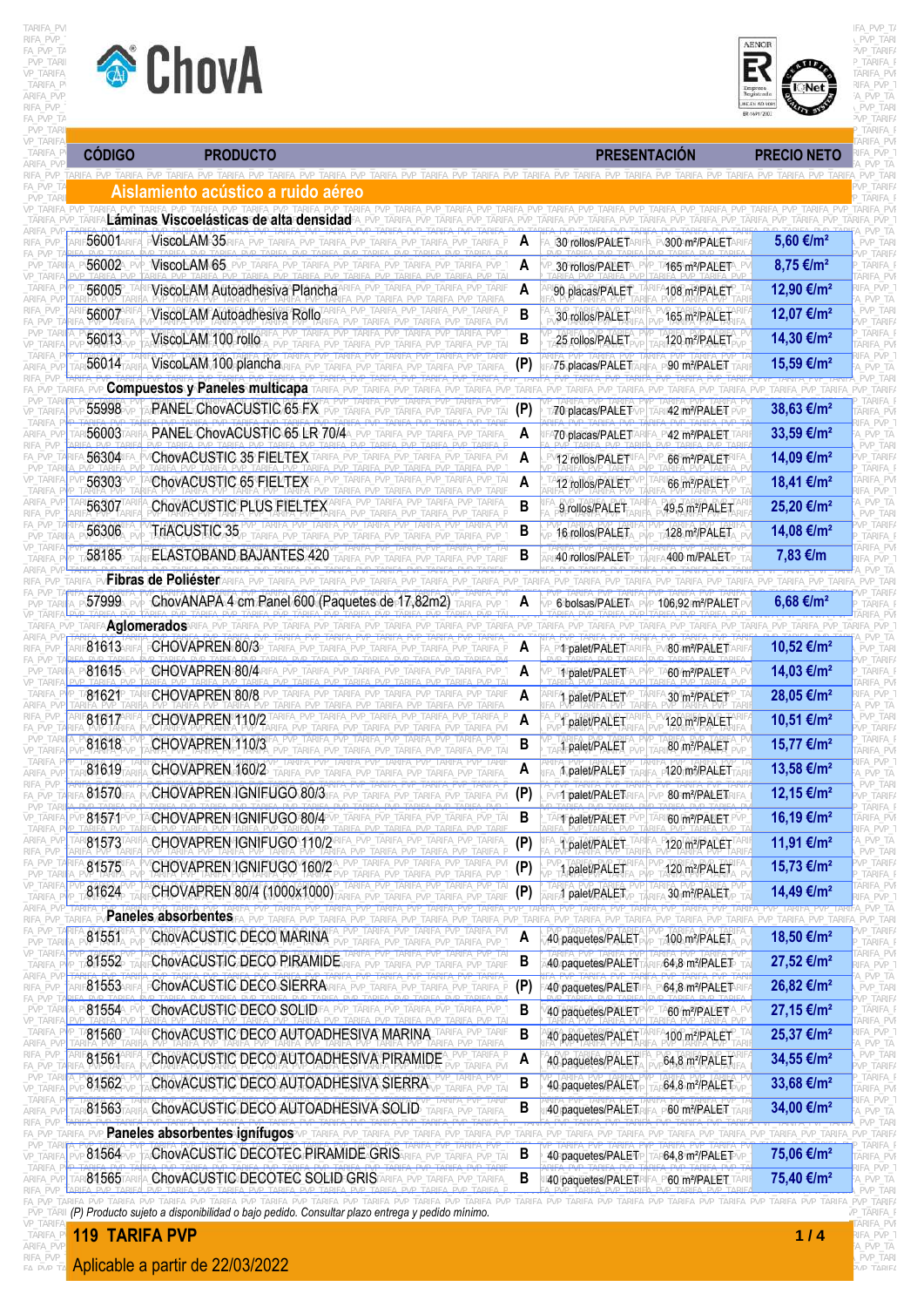



| <b>CÓDIGO</b>          | <b>PRODUCTO</b>                                                                                      |                                  | <b>PRESENTACIÓN</b>                                                                           |                             | <b>PRECIO NETO</b>                                               |                              |
|------------------------|------------------------------------------------------------------------------------------------------|----------------------------------|-----------------------------------------------------------------------------------------------|-----------------------------|------------------------------------------------------------------|------------------------------|
|                        | IFA PVP TARIEA PVP TARIEA PVP TARIEA PVP TARIEA PVP TARIE<br>Aislamiento acústico a ruido de impacto |                                  |                                                                                               |                             |                                                                  |                              |
| 82450                  | ChovAIMPACTA3                                                                                        | В                                |                                                                                               | 225 m <sup>2</sup> /ROLEO   | $0,66 \in /m^2$                                                  |                              |
| 82460                  | ChovAIMPACT 5                                                                                        | A<br>PVP TARIFA P                |                                                                                               | 150 m <sup>2</sup> /ROLLO   | 1,05 €/m <sup>2</sup>                                            | PVP TA<br>PVP_TARI           |
| 82465                  | ChovAIMPACT 10                                                                                       | A                                |                                                                                               | 50 m <sup>2</sup> /ROLLO    | 3,14 €/m <sup>2</sup>                                            |                              |
| 58051                  | ChovAIMPACT 5 ALTA RESISTENCIA                                                                       | B                                |                                                                                               | 105 m <sup>2</sup> /BOBINA  | $2,37$ €/m <sup>2</sup>                                          | ARIFA PV<br>FA PVP<br>PVP TA |
| 58054                  | ChovAIMPACT 10 ALTA RESISTENCIA                                                                      | B                                |                                                                                               | 63 m <sup>2</sup> /ROLLO    | 4,38 €/m <sup>2</sup>                                            | PVP TARI<br>/P_TARIF/        |
| 58050                  | ChovAIMPACT PLUS                                                                                     | B                                |                                                                                               | 67,5 m <sup>2</sup> /BOBINA | 6,07 €/m <sup>2</sup>                                            | ARIFA PVI                    |
| 58055                  | ChovAIMPACT 5 BANDA                                                                                  | B                                |                                                                                               | P100 m/ROLLOTA              | $0,48 \in$ /m                                                    | . PVP TA                     |
| <b>Reticulado</b>      |                                                                                                      |                                  |                                                                                               | 'P TARIFA PVP TARIFA        | TARIFA PVP TARIFA PVP                                            |                              |
| 82470                  | ChovAIMPACT 5 RT                                                                                     | (P)                              |                                                                                               | 75 m <sup>2</sup> /BOBINA   | 2,38 €/m <sup>2</sup>                                            | \RIFA PVI                    |
| 82475                  | ChovAIMPACT 10 RT                                                                                    | B                                |                                                                                               | 75 m <sup>2</sup> /BOBINA   | 4,71 €/m <sup>2</sup>                                            |                              |
| 58085                  | ChovAIMPACT RT BANDA                                                                                 | B                                |                                                                                               | 25 m/BOBINA                 | $2,17 \in$ /m                                                    | PVP TARI<br>/P_TARIF/        |
| 58086                  | ChovAIMPACT RT SOLAPE                                                                                |                                  |                                                                                               | 25 m/BOBINA                 | 0,88 €/m                                                         |                              |
|                        |                                                                                                      |                                  |                                                                                               |                             |                                                                  | PVP TA<br>'VP TARI           |
|                        | <u>Aislamiento acústico estructura</u>                                                               |                                  |                                                                                               |                             |                                                                  |                              |
| <b>Bandas</b><br>58200 | ELASTOBAND 50                                                                                        |                                  |                                                                                               |                             |                                                                  |                              |
|                        |                                                                                                      | В                                | 24 cajas/PALET                                                                                | 2.880 m/PALET               | 1,21 €/m                                                         | <b>TARI</b>                  |
| 58205                  | ELASTOBAND 70                                                                                        | B                                | 24 cajas/PALE <sup>T</sup>                                                                    | P1.920 m/PALET              | 1,44 €/m                                                         | /P TARIF/                    |
| 58210                  | <b>ELASTOBAND 90</b>                                                                                 | (P)<br>PVP TAF                   | 24 cajas/PALET                                                                                | R1.440 m/PALET              | 1,85 €/m                                                         |                              |
| 58130                  | <b>BANDA DESOLARIZANTE 100</b>                                                                       | B                                | 24 cajas/PALET                                                                                | 1.056 m/PALET               | 1,66 €/m                                                         | PVP TARI<br>/P TARIF/        |
| 58135                  | <b>BANDA DESOLARIZANTE 150</b>                                                                       | B                                | 24 cajas/PALET                                                                                | 660 m/PALET                 | 2,39 €/m                                                         |                              |
|                        | Aislamiento acústico a vibraciones                                                                   |                                  |                                                                                               |                             |                                                                  | FA PVP                       |
|                        | <b>Amortiguadores - Suelos flotantes</b>                                                             |                                  | TARIFA PVP TARIFA PVP TARIFA PVP TARIFA PVP TARIFA PVP TARIFA PVP TARIFA PVP TARIFA PVP TARIF |                             | PVP TARIFA PVP TARIFA PVP TARIFA                                 |                              |
| 58110                  | TACO CAUCHO TS 80 V 150                                                                              |                                  |                                                                                               | <b>50\U/GAJA</b> \_PVP      | 7,24 €/u                                                         |                              |
|                        | Amortiguadores - Suspensión de techos                                                                |                                  |                                                                                               |                             |                                                                  |                              |
| 58114                  | AMORTIGUADOR CAUCHO 4360/47 V DS                                                                     |                                  |                                                                                               | ⊺100/u/CAJA∖R               | 4,38 €/u                                                         |                              |
| 58113                  | AMORTIGUADOR CAUCHO 4360/60 APDS ARIFA_PVP_TARIFA_PVP_TAI (P)                                        |                                  | ARIFA_PVP_TARIFA_PVP                                                                          | A80 u/CAJA                  | 4,98 €/u                                                         | ARIFA_PVF<br>FA PVP 1        |
|                        | <b>Separadores amortiguantes</b>                                                                     |                                  |                                                                                               |                             | PVP TARIFA PVP TARIFA PVP TA                                     | /P TARI                      |
| 58120                  | SEPARADOR TRASDOSADO 3801/TD1FA_PVP_TARIFA_PVP_TARIFA_PVF (P)                                        |                                  | _pvp_tarifa_pvp_tarifa_pvp_t <b>100/u/CAJA</b> \RIFA                                          |                             | 4,19 €/u                                                         | /P TARIFA<br>tarifa f        |
|                        | <b>Accesorios</b>                                                                                    |                                  |                                                                                               |                             |                                                                  | ARIFA PVF<br>IFA PVP 1       |
| <b>Fijaciones</b>      |                                                                                                      |                                  |                                                                                               |                             |                                                                  | A_PVP_TA<br>TARIF/           |
| 58106                  | ChovAFIX 6                                                                                           | B                                | 16 cajas/PALET                                                                                | 8.000 u/PALET               | $0,37$ €/u                                                       | <b>TARIFA F</b><br>\RIFA PVF |
| 58108                  | ChovAFIX 8                                                                                           | B<br>FARIFA PVP TARIF.<br>TARIFA | 16 cajas/PALET                                                                                | 8.000 u/PALET               | 0,40 €/u                                                         | ifa pvp 1<br>PVP_TA          |
| 58109                  | ChovAFIX 12                                                                                          | A PVP TARIFA P<br>(P)            | 16 cajas/PALET                                                                                | 4.000 u/PALET               | 0,43 €/u                                                         | PVP_TARI<br>VP TARIFA        |
| <b>Adhesivos</b>       |                                                                                                      |                                  |                                                                                               |                             | RIEA PVP TARIEA PVP TARIEA F<br>TARIFA_PVP_TARIFA_PVP_TARIFA_PVI |                              |
| 58100                  | CHOVASTAR COLA AISLAMIENTO 20L                                                                       | A                                | 36 botes/PALET                                                                                | 720 I/PALET                 | 8,93 €/I                                                         | FA_PVP_I<br>A PVP TA         |
| 78301                  | CHOVASTAR COLA AISLAMIENTO 5 L                                                                       | A<br>FA PVF                      | 96 botes/PALET                                                                                | 480 I/PALETRIFA             | 9,08 €/I                                                         | PVP_TARI<br>VP TARIF/        |

\_TARIFA\_PVP\_TARIFA\_PVP\_TARIFA**\_PVP\_TARIFA\_PVP\_TARIFA\_PVP\_TARIFA\_PVP\_TARIFA\_PVP\_TARIFA\_PVP\_TARIFA\_PVP\_TARIFA\_PVP\_TARIFA\_PVP\_TARIFA\_PVP\_TARIFA\_PVP\_TARIFA\_PVP\_TARIFA\_PVP\_TARIFA\_PVP\_TARIFA\_PVP\_TARIFA\_PVP\_TARIFA\_PVP\_TARIFA\_PVP\_** ARIFA\_PVP\_TARIFA\_PVP\_TARIFA\_PVP\_TARIFA\_PVP\_TARIFA\_PVP\_TARIFA\_PVP\_TARIFA\_PVP\_TARIFA\_PVP\_TARIFA\_PVP\_TARIFA\_PVP\_TARIFA\_PVP\_TARIFA\_PVP\_TARIFA\_PVP\_TARIFA\_PVP\_TARIFA\_PVP\_TARIFA\_PVP\_TARIFA\_PVP\_TARIFA\_PVP\_TARIFA\_PVP\_TARIFA\_PVP\_TAR ARIFA\_PVP\_TARIFA\_PVP\_TARIFA\_PVP\_TARIFA\_PVP\_TARIFA\_PVP\_TARIFA\_PVP\_TARIFA\_PVP\_TARIFA\_PVP\_TARIFA\_PVP\_TARIFA\_PVP\_TARIFA\_PVP\_TARIFA\_PVP\_TARIFA\_PVP\_TARIFA\_PVP\_TARIFA\_PVP\_TARIFA\_PVP\_TARIFA\_PVP\_TARIFA\_PVP\_TARIFA\_PVP\_TARIFA\_PVP\_TAR FA\_PVP\_TARIFA\_PVP\_TARIFA\_PVP\_TARIFA\_PVP\_TARIFA\_PVP\_TARIFA\_PVP\_TARIFA\_PVP\_TARIFA\_RVP\_TARIFA\_PVP\_TARIFA\_PVP\_TARIFA\_PVP\_TARIFA\_PVP\_TARIFA\_PVP\_TARIFA\_PVP\_TARIFA\_PVP\_TARIFA\_PVP\_TARIFA\_PVP\_TARIFA\_PVP\_TARIFA\_PVP\_TARIFA\_PVP\_TARIFA VP\_TARIFA\_PVP\_TARIFA\_PVP\_TARIFA\_PVP\_TARIFA\_PVP\_TARIFA\_PVP\_TARIFA\_PVP\_TARIFA\_PVP\_TARIFA\_PVP\_TARIFA\_PVP\_TARIFA\_PVP\_TARIFA\_PVP\_TARIFA\_PVP\_TARIFA\_PVP\_TARIFA\_PVP\_TARIFA\_PVP\_TARIFA\_PVP\_TARIFA\_PVP\_TARIFA\_PVP\_TARIFA\_PVP\_TARIFA\_PVP ARIFA\_PVP\_TARIFA\_PVP\_TARIFA\_PVP\_TARIFA\_PVP\_TARIFA\_PVP\_TARIFA\_PVP\_TARIFA\_PVP\_TARIFA\_PVP\_TARIFA\_PVP\_TARIFA\_PVP\_TARIFA\_PVP\_TARIFA\_PVP\_TARIFA\_PVP\_TARIFA\_PVP\_TARIFA\_PVP\_TARIFA\_PVP\_TARIFA\_PVP\_TARIFA\_PVP\_TARIFA\_PVP\_TARIFA\_PVP\_TAR **web http://chova.com/documentacion/condiciones/condiciones-generales-de-venta.pdf**

FA PVP TARIEA DUP TAREA PVP TARIEA PVP TARIEA PVP TARIEA PVP TARIEA PVP TARIEA PVP TARIEA PVP TARIEA DVP TARIEA PVP TARIEA PVP TARIEA PVP TARIEA PVP TARIEA PVP TARIEA PVP TARIEA PVP TARIEA PVP TARIEA PVP TARIEA PVP TARIEA

VP\_TARIFA\_PVP\_TARIFA\_PVP\_TARIFA\_PVP\_TARIFA\_PVP\_TARIFA\_PVP\_TARIFA\_PVP\_TARIFA\_PVP\_TARIFA\_PVP\_TARIFA\_PVP\_TARIFA\_PVP\_TARIFA\_PVP\_TARIFA\_PVP\_TARIFA\_PVP\_TARIFA\_PVP\_TARIFA\_PVP\_TARIFA\_PVP\_TARIFA\_PVP \_TARIFA\_PVP\_TARIFA\_PVP\_TARIFA\_PVP\_TARIFA\_PVP\_TARIFA\_PVP\_TARIFA\_PVP\_TARIFA\_PVP\_TARIFA\_PVP\_TARIFA\_PVP\_TARIFA\_PVP\_TARIFA\_PVP\_TARIFA\_PVP\_TARIFA\_PVP\_TARIFA\_PVP\_TARIFA\_PVP\_TARIFA\_PVP\_TARIFA\_PVP\_T **119 TARIFA PVP 2 / 4** ARIFA\_PVP<mark>\_</mark>II

RIFA\_PVP\_<mark>Aplicable a partir de 22/03/2022</mark> and the contract of the contract of the contract of the contract of the contract of the contract of the contract of the contract of the contract of the contract of the contract o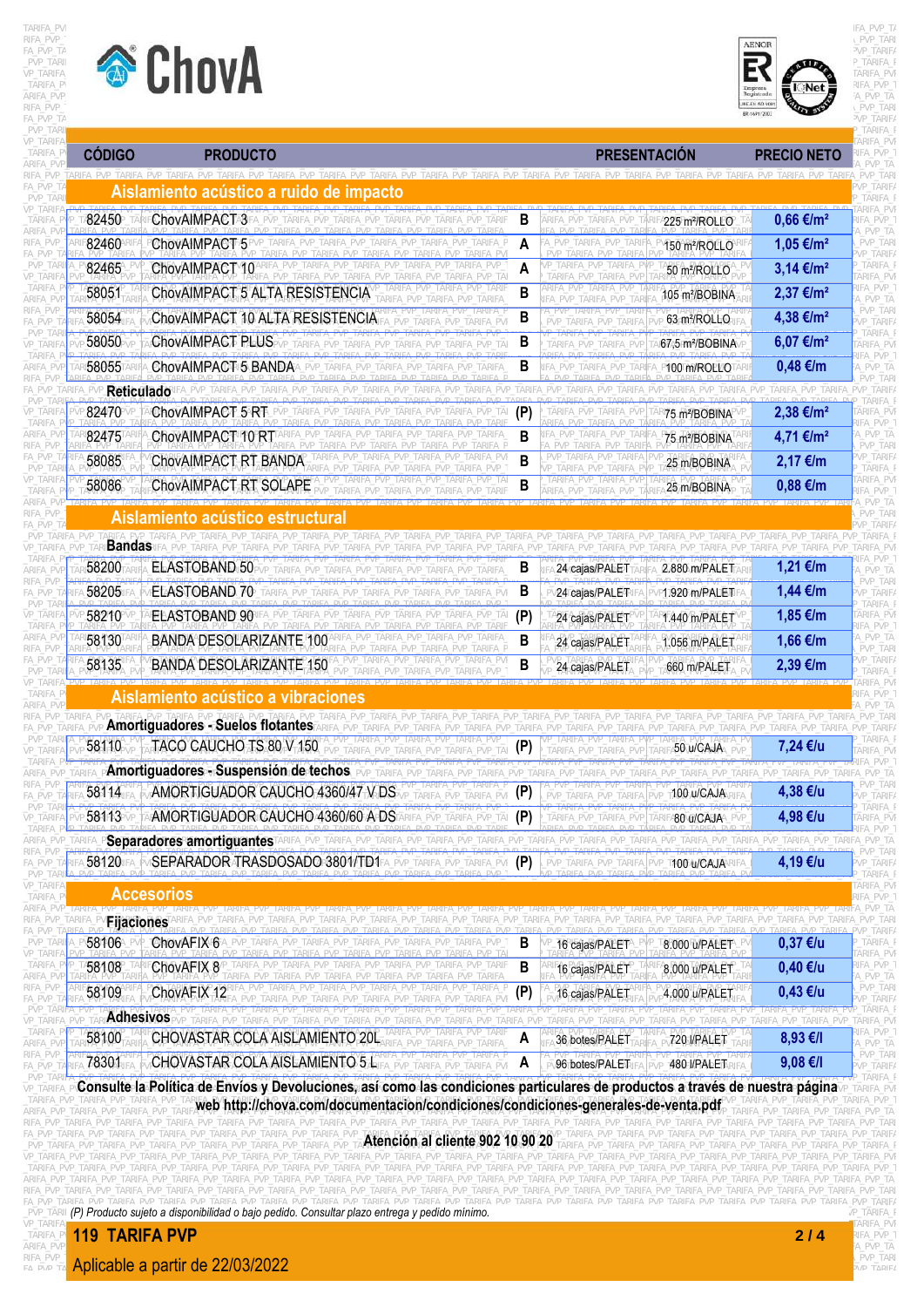





VP\_TARIFA\_PVP\_TARIFA\_PVP\_TARIFA\_PVP\_TARIFA\_PVP\_TARIFA\_PVP\_TARIFA\_PVP\_TARIFA\_PVP\_TARIFA\_PVP\_TARIFA\_PVP\_TARIFA\_PVP\_TARIFA\_PVP\_TARIFA\_PVP\_TARIFA\_PVP\_TARIFA\_PVP\_TARIFA\_PVP\_TARIFA\_PVP\_TARIFA\_PVP \_TARIFA\_PVP\_TARIFA\_PVP\_TARIFA\_PVP\_TARIFA\_PVP\_TARIFA\_PVP\_TARIFA\_PVP\_TARIFA\_PVP\_TARIFA\_PVP\_TARIFA\_PVP\_TARIFA\_PVP\_TARIFA\_PVP\_TARIFA\_PVP\_TARIFA\_PVP\_TARIFA\_PVP\_TARIFA\_PVP\_TARIFA\_PVP\_TARIFA\_PVP\_T ARIFA\_PVP\_TARIFA\_PVP\_TARIFA\_PVP\_TARIFA\_PVP\_TARIFA\_PVP\_TARIFA\_PVP\_TARIFA\_PVP\_TARIFA\_PVP\_TARIFA\_PVP\_TARIFA\_PVP\_TARIFA\_PVP\_TARIFA\_PVP\_TARIFA\_PVP\_TARIFA\_PVP\_TARIFA\_PVP\_TARIFA\_PVP\_TARIFA\_PVP\_TA Estos precios serán válidos durante la vigencia de esta tarifa que entra en vigor a partir de la fecha de aplicación indicada. RIFA\_PVP\_TARIFA\_PVP\_TARIFA\_PVP\_TARIFA\_PVP\_TARIFA\_PVP\_TARIFA\_PVP\_TARIFA\_PVP\_TARIFA\_PVP\_TARIFA\_PVP\_TARIFA\_PVP\_TARIFA\_PVP\_TARIFA\_PVP\_TARIFA\_PVP\_TARIFA\_PVP\_TARIFA\_PVP\_TARIFA\_PVP\_TARIFA\_PVP\_TARI FA\_PVP\_TARIFA\_PVP\_TARIFA\_PVP\_TARIFA\_PVP\_TARIFA\_PVP\_TARIFA\_PVP\_TARIFA\_PVP\_TARIFA\_PVP\_TARIFA\_PVP\_TARIFA\_PVP\_TARIFA\_PVP\_TARIFA\_PVP\_TARIFA\_PVP\_TARIFA\_PVP\_TARIFA\_PVP\_TARIFA\_PVP\_TARIFA\_PVP\_TARIFA LEVE TARIFA PVP TARLOS términos y precios que se incorporan en el presente documento anulan los publicados y/o comunicados con TARIFA PVP TARIFA PVP TARIFA \_TARIFA\_PVP\_TARIFA\_PVP\_TARIFA\_PVP\_TARIFA\_PVP\_TARIFA\_PVP\_TARIFA\_PVP\_TARIFA\_**anterioridad**:RIFA\_PVP\_TARIFA\_PVP\_TARIFA\_PVP\_TARIFA\_PVP\_TARIFA\_PVP\_TARIFA\_PVP\_TARIFA\_PVP\_TARIFA\_PVP\_TARIFA\_PVP\_TARIFA\_PVP\_TARIFA\_PVP\_TARIFA\_PVP\_TAR ARIFA\_PVP\_TARIFA\_PVP\_TARIFA\_PVP\_TARIFA\_PVP\_TARIFA\_PVP\_TARIFA\_PVP\_TARIFA\_PVP\_TARIFA\_PVP\_TARIFA\_PVP\_TARIFA\_PVP\_TARIFA\_PVP\_TARIFA\_PVP\_TARIFA\_PVP\_TARIFA\_PVP\_TARIFA\_PVP\_TARIFA\_PVP\_TARIFA\_PVP\_TA RIFA\_PVP\_TARIFA\_PVP\_TARIFA\_PVP\_TARIFA\_PVP\_TARIFA\_PVP\_TARIFA\_PVP\_TARIFA\_PVP\_TARIFA\_PVP\_TARIFA\_PVP\_TARIFA\_PVP\_TARIFA\_PVP\_TARIFA\_PVP\_TARIFA\_PVP\_TARIFA\_PVP\_TARIFA\_PVP\_TARIFA\_PVP\_TARIFA\_PVP\_TARI FA\_PVP\_TARIFA\_PVP\_TARIFA\_PVP\_TARIFA\_PVP\_TARIFA\_PVP\_TARIFA\_PVP\_TARIFA\_PVP\_TARIFA\_PVP\_TARIFA\_PVP\_TARIFA\_PVP\_TARIFA\_PVP\_TARIFA\_PVP\_TARIFA\_PVP\_TARIFA\_PVP\_TARIFA\_PVP\_TARIFA\_PVP\_TARIFA\_PVP\_TARIFA \_PVP\_TARIFA\_PVP\_TARIFA\_PVP\_TARIFA\_PVP\_TARIFA\_PVP\_TARIFA\_PVP\_TARIFA\_PVP\_TARIFA\_PVP\_TARIFA\_PVP\_TARIFA\_PVP\_TARIFA\_PVP\_TARIFA\_PVP\_TARIFA\_PVP\_TARIFA\_PVP\_TARIFA\_PVP\_TARIFA\_PVP\_TARIFA\_PVP\_TARIFA\_P VP\_TARIFA\_PVP\_TARIFA\_PVP\_TARIFA\_PVP\_TARIFA\_PVP\_TARIFA\_PVP\_TARIFA\_PVP\_TARIFA\_PVP\_TARIFA\_PVP\_TARIFA\_PVP\_TARIFA\_PVP\_TARIFA\_PVP\_TARIFA\_PVP\_TARIFA\_PVP\_TARIFA\_PVP\_TARIFA\_PVP\_TARIFA\_PVP\_TARIFA\_PVP \_TARIFA\_PVP\_TARIFA\_PVP\_TARIFA\_PVP\_TARIFA\_PVP\_TARIFA\_PVP\_TARIFA\_PVP\_TARIFA\_PVP\_TARIFA\_PVP\_TARIFA\_PVP\_TARIFA\_PVP\_TARIFA\_PVP\_TARIFA\_PVP\_TARIFA\_PVP\_TARIFA\_PVP\_TARIFA\_PVP\_TARIFA\_PVP\_TARIFA\_PVP\_T ARIFA\_PVP\_TARIFA\_PVP\_TARIFA\_PVP\_TARIFA\_PVP\_TARIFA\_PVP\_TARIFA\_PVP\_TARIFA\_PVP\_TARIFA\_PVP\_TARIFA\_PVP\_TARIFA\_PVP\_TARIFA\_PVP\_TARIFA\_PVP\_TARIFA\_PVP\_TARIFA\_PVP\_TARIFA\_PVP\_TARIFA\_PVP\_TARIFA\_PVP\_TA RIFA\_PVP\_TARIFA\_PVP\_TARIFA\_PVP\_TARIFA\_PVP\_TARIFA\_PVP\_TARIFA\_PVP\_TARIFA\_PVP\_TARIFA\_PVP\_TARIFA\_PVP\_TARIFA\_PVP\_TARIFA\_PVP\_TARIFA\_PVP\_TARIFA\_PVP\_TARIFA\_PVP\_TARIFA\_PVP\_TARIFA\_PVP\_TARIFA\_PVP\_TARI FA\_PVP\_TARIFA\_PVP\_TARIFA\_PVP\_TARIFA\_PVP\_TARIFA\_PVP\_TARIFA\_PVP\_TARIFA\_PVP\_TARIFA\_PVP\_TARIFA\_PVP\_TARIFA\_PVP\_TARIFA\_PVP\_TARIFA\_PVP\_TARIFA\_PVP\_TARIFA\_PVP\_TARIFA\_PVP\_TARIFA\_PVP\_TARIFA\_PVP\_TARIFA \_PVP\_TARIFA\_PVP\_TARIFA\_PVP\_TARIFA\_PVP\_TARIFA\_PVP\_TARIFA\_PVP\_TARIFA\_PVP\_TARIFA\_PVP\_TARIFA\_PVP\_TARIFA\_PVP\_TARIFA\_PVP\_TARIFA\_PVP\_TARIFA\_PVP\_TARIFA\_PVP\_TARIFA\_PVP\_TARIFA\_PVP\_TARIFA\_PVP\_TARIFA\_P VP\_TARIFA\_PVP\_TARIFA\_PVP\_TARIFA\_PVP\_TARIFA\_PVP\_TARIFA\_PVP\_TARIFA\_PVP\_TARIFA\_PVP\_TARIFA\_PVP\_TARIFA\_PVP\_TARIFA\_PVP\_TARIFA\_PVP\_TARIFA\_PVP\_TARIFA\_PVP\_TARIFA\_PVP\_TARIFA\_PVP\_TARIFA\_PVP\_TARIFA\_PVP \_TARIFA\_PVP\_TARIFA\_PVP\_TARIFA\_PVP\_TARIFA\_PVP\_TARIFA\_PVP\_TARIFA\_PVP\_TARIFA\_PVP\_TARIFA\_PVP\_TARIFA\_PVP\_TARIFA\_PVP\_TARIFA\_PVP\_TARIFA\_PVP\_TARIFA\_PVP\_TARIFA\_PVP\_TARIFA\_PVP\_TARIFA\_PVP\_TARIFA\_PVP\_T ARIFA\_PVP\_TARIFA\_PVP\_TARIFA\_PVP\_TARIFA\_PVP\_TARIFA\_PVP\_TARIFA\_PVP\_TARIFA\_PVP\_TARIFA\_PVP\_TARIFA\_PVP\_TARIFA\_PVP\_TARIFA\_PVP\_TARIFA\_PVP\_TARIFA\_PVP\_TARIFA\_PVP\_TARIFA\_PVP\_TARIFA\_PVP\_TARIFA\_PVP\_TA RIFA\_PVP\_TARIFA\_PVP\_TARIFA\_PVP\_TARIFA\_PVP\_TARIFA\_PVP\_TARIFA\_PVP\_TARIFA\_PVP\_TARIFA\_PVP\_TARIFA\_PVP\_TARIFA\_PVP\_TARIFA\_PVP\_TARIFA\_PVP\_TARIFA\_PVP\_TARIFA\_PVP\_TARIFA\_PVP\_TARIFA\_PVP\_TARIFA\_PVP\_TARI FA\_PVP\_TARIFA\_PVP\_TARIFA\_PVP\_TARIFA\_PVP\_TARIFA\_PVP\_TARIFA\_PVP\_TARIFA\_PVP\_TARIFA\_PVP\_TARIFA\_PVP\_TARIFA\_PVP\_TARIFA\_PVP\_TARIFA\_PVP\_TARIFA\_PVP\_TARIFA\_PVP\_TARIFA\_PVP\_TARIFA\_PVP\_TARIFA\_PVP\_TARIFA \_PVP\_TARIFA\_PVP\_TARIFA\_PVP\_TARIFA\_PVP\_TARIFA\_PVP\_TARIFA\_PVP\_TARIFA\_PVP\_TARIFA\_PVP\_TARIFA\_PVP\_TARIFA\_PVP\_TARIFA\_PVP\_TARIFA\_PVP\_TARIFA\_PVP\_TARIFA\_PVP\_TARIFA\_PVP\_TARIFA\_PVP\_TARIFA\_PVP\_TARIFA\_P VP\_TARIFA\_PVP\_TARIFA\_PVP\_TARIFA\_PVP\_TARIFA\_PVP\_TARIFA\_PVP\_TARIFA\_PVP\_TARIFA\_PVP\_TARIFA\_PVP\_TARIFA\_PVP\_TARIFA\_PVP\_TARIFA\_PVP\_TARIFA\_PVP\_TARIFA\_PVP\_TARIFA\_PVP\_TARIFA\_PVP\_TARIFA\_PVP\_TARIFA\_PVP \_TARIFA\_PVP\_TARIFA\_PVP\_TARIFA\_PVP\_TARIFA\_PVP\_TARIFA\_PVP\_TARIFA\_PVP\_TARIFA\_PVP\_TARIFA\_PVP\_TARIFA\_PVP\_TARIFA\_PVP\_TARIFA\_PVP\_TARIFA\_PVP\_TARIFA\_PVP\_TARIFA\_PVP\_TARIFA\_PVP\_TARIFA\_PVP\_TARIFA\_PVP\_T ARIFA\_PVP\_TARIFA\_PVP\_TARIFA\_PVP\_TARIFA\_PVP\_TARIFA\_PVP\_TARIFA\_PVP\_TARIFA\_PVP\_TARIFA\_PVP\_TARIFA\_PVP\_TARIFA\_PVP\_TARIFA\_PVP\_TARIFA\_PVP\_TARIFA\_PVP\_TARIFA\_PVP\_TARIFA\_PVP\_TARIFA\_PVP\_TARIFA\_PVP\_TA RIFA\_PVP\_TARIFA\_PVP\_TARIFA\_PVP\_TARIFA\_PVP\_TARIFA\_PVP\_TARIFA\_PVP\_TARIFA\_PVP\_TARIFA\_PVP\_TARIFA\_PVP\_TARIFA\_PVP\_TARIFA\_PVP\_TARIFA\_PVP\_TARIFA\_PVP\_TARIFA\_PVP\_TARIFA\_PVP\_TARIFA\_PVP\_TARIFA\_PVP\_TARI FA\_PVP\_TARIFA\_PVP\_TARIFA\_PVP\_TARIFA\_PVP\_TARIFA\_PVP\_TARIFA\_PVP\_TARIFA\_PVP\_TARIFA\_PVP\_TARIFA\_PVP\_TARIFA\_PVP\_TARIFA\_PVP\_TARIFA\_PVP\_TARIFA\_PVP\_TARIFA\_PVP\_TARIFA\_PVP\_TARIFA\_PVP\_TARIFA\_PVP\_TARIFA \_PVP\_TARIFA\_PVP\_TARIFA\_PVP\_TARIFA\_PVP\_TARIFA\_PVP\_TARIFA\_PVP\_TARIFA\_PVP\_TARIFA\_PVP\_TARIFA\_PVP\_TARIFA\_PVP\_TARIFA\_PVP\_TARIFA\_PVP\_TARIFA\_PVP\_TARIFA\_PVP\_TARIFA\_PVP\_TARIFA\_PVP\_TARIFA\_PVP\_TARIFA\_P VP\_TARIFA\_PVP\_TARIFA\_PVP\_TARIFA\_PVP\_TARIFA\_PVP\_TARIFA\_PVP\_TARIFA\_PVP\_TARIFA\_PVP\_TARIFA\_PVP\_TARIFA\_PVP\_TARIFA\_PVP\_TARIFA\_PVP\_TARIFA\_PVP\_TARIFA\_PVP\_TARIFA\_PVP\_TARIFA\_PVP\_TARIFA\_PVP\_TARIFA\_PVP \_TARIFA\_PVP\_TARIFA\_PVP\_TARIFA\_PVP\_TARIFA\_PVP\_TARIFA\_PVP\_TARIFA\_PVP\_TARIFA\_PVP\_TARIFA\_PVP\_TARIFA\_PVP\_TARIFA\_PVP\_TARIFA\_PVP\_TARIFA\_PVP\_TARIFA\_PVP\_TARIFA\_PVP\_TARIFA\_PVP\_TARIFA\_PVP\_TARIFA\_PVP\_T ARIFA\_PVP\_TARIFA\_PVP\_TARIFA\_PVP\_TARIFA\_PVP\_TARIFA\_PVP\_TARIFA\_PVP\_TARIFA\_PVP\_TARIFA\_PVP\_TARIFA\_PVP\_TARIFA\_PVP\_TARIFA\_PVP\_TARIFA\_PVP\_TARIFA\_PVP\_TARIFA\_PVP\_TARIFA\_PVP\_TARIFA\_PVP\_TARIFA\_PVP\_TA RIFA\_PVP\_TARIFA\_PVP\_TARIFA\_PVP\_TARIFA\_PVP\_TARIFA\_PVP\_TARIFA\_PVP\_TARIFA\_PVP\_TARIFA\_PVP\_TARIFA\_PVP\_TARIFA\_PVP\_TARIFA\_PVP\_TARIFA\_PVP\_TARIFA\_PVP\_TARIFA\_PVP\_TARIFA\_PVP\_TARIFA\_PVP\_TARIFA\_PVP\_TARI FA\_PVP\_TARIFA\_PVP\_TARIFA\_PVP\_TARIFA\_PVP\_TARIFA\_PVP\_TARIFA\_PVP\_TARIFA\_PVP\_TARIFA\_PVP\_TARIFA\_PVP\_TARIFA\_PVP\_TARIFA\_PVP\_TARIFA\_PVP\_TARIFA\_PVP\_TARIFA\_PVP\_TARIFA\_PVP\_TARIFA\_PVP\_TARIFA\_PVP\_TARIFA \_PVP\_TARIFA\_PVP\_TARIFA\_PVP\_TARIFA\_PVP\_TARIFA\_PVP\_TARIFA\_PVP\_TARIFA\_PVP\_TARIFA\_PVP\_TARIFA\_PVP\_TARIFA\_PVP\_TARIFA\_PVP\_TARIFA\_PVP\_TARIFA\_PVP\_TARIFA\_PVP\_TARIFA\_PVP\_TARIFA\_PVP\_TARIFA\_PVP\_TARIFA\_P VP\_TARIFA\_PVP\_TARIFA\_PVP\_TARIFA\_PVP\_TARIFA\_PVP\_TARIFA\_PVP\_TARIFA\_PVP\_TARIFA\_PVP\_TARIFA\_PVP\_TARIFA\_PVP\_TARIFA\_PVP\_TARIFA\_PVP\_TARIFA\_PVP\_TARIFA\_PVP\_TARIFA\_PVP\_TARIFA\_PVP\_TARIFA\_PVP\_TARIFA\_PVP \_TARIFA\_PVP\_TARIFA\_PVP\_TARIFA\_PVP\_TARIFA\_PVP\_TARIFA\_PVP\_TARIFA\_PVP\_TARIFA\_PVP\_TARIFA\_PVP\_TARIFA\_PVP\_TARIFA\_PVP\_TARIFA\_PVP\_TARIFA\_PVP\_TARIFA\_PVP\_TARIFA\_PVP\_TARIFA\_PVP\_TARIFA\_PVP\_TARIFA\_PVP\_T ARIFA\_PVP\_TARIFA\_PVP\_TARIFA\_PVP\_TARIFA\_PVP\_TARIFA\_PVP\_TARIFA\_PVP\_TARIFA\_PVP\_TARIFA\_PVP\_TARIFA\_PVP\_TARIFA\_PVP\_TARIFA\_PVP\_TARIFA\_PVP\_TARIFA\_PVP\_TARIFA\_PVP\_TARIFA\_PVP\_TARIFA\_PVP\_TARIFA\_PVP\_TA RIFA\_PVP\_TARIFA\_PVP\_TARIFA\_PVP\_TARIFA\_PVP\_TARIFA\_PVP\_TARIFA\_PVP\_TARIFA\_PVP\_TARIFA\_PVP\_TARIFA\_PVP\_TARIFA\_PVP\_TARIFA\_PVP\_TARIFA\_PVP\_TARIFA\_PVP\_TARIFA\_PVP\_TARIFA\_PVP\_TARIFA\_PVP\_TARIFA\_PVP\_TARI FA\_PVP\_TARIFA\_PVP\_TARIFA\_PVP\_TARIFA\_PVP\_TARIFA\_PVP\_TARIFA\_PVP\_TARIFA\_PVP\_TARIFA\_PVP\_TARIFA\_PVP\_TARIFA\_PVP\_TARIFA\_PVP\_TARIFA\_PVP\_TARIFA\_PVP\_TARIFA\_PVP\_TARIFA\_PVP\_TARIFA\_PVP\_TARIFA\_PVP\_TARIFA \_PVP\_TARIFA\_PVP\_TARIFA\_PVP\_TARIFA\_PVP\_TARIFA\_PVP\_TARIFA\_PVP\_TARIFA\_PVP\_TARIFA\_PVP\_TARIFA\_PVP\_TARIFA\_PVP\_TARIFA\_PVP\_TARIFA\_PVP\_TARIFA\_PVP\_TARIFA\_PVP\_TARIFA\_PVP\_TARIFA\_PVP\_TARIFA\_PVP\_TARIFA\_P VP\_TARIFA\_PVP\_TARIFA\_PVP\_TARIFA\_PVP\_TARIFA\_PVP\_TARIFA\_PVP\_TARIFA\_PVP\_TARIFA\_PVP\_TARIFA\_PVP\_TARIFA\_PVP\_TARIFA\_PVP\_TARIFA\_PVP\_TARIFA\_PVP\_TARIFA\_PVP\_TARIFA\_PVP\_TARIFA\_PVP\_TARIFA\_PVP\_TARIFA\_PVP \_TARIFA\_PVP\_TARIFA\_PVP\_TARIFA\_PVP\_TARIFA\_PVP\_TARIFA\_PVP\_TARIFA\_PVP\_TARIFA\_PVP\_TARIFA\_PVP\_TARIFA\_PVP\_TARIFA\_PVP\_TARIFA\_PVP\_TARIFA\_PVP\_TARIFA\_PVP\_TARIFA\_PVP\_TARIFA\_PVP\_TARIFA\_PVP\_TARIFA\_PVP\_T ARIFA\_PVP\_TARIFA\_PVP\_TARIFA\_PVP\_TARIFA\_PVP\_TARIFA\_PVP\_TARIFA\_PVP\_TARIFA\_PVP\_TARIFA\_PVP\_TARIFA\_PVP\_TARIFA\_PVP\_TARIFA\_PVP\_TARIFA\_PVP\_TARIFA\_PVP\_TARIFA\_PVP\_TARIFA\_PVP\_TARIFA\_PVP\_TARIFA\_PVP\_TA RIFA\_PVP\_TARIFA\_PVP\_TARIFA\_PVP\_TARIFA\_PVP\_TARIFA\_PVP\_TARIFA\_PVP\_TARIFA\_PVP\_TARIFA\_PVP\_TARIFA\_PVP\_TARIFA\_PVP\_TARIFA\_PVP\_TARIFA\_PVP\_TARIFA\_PVP\_TARIFA\_PVP\_TARIFA\_PVP\_TARIFA\_PVP\_TARIFA\_PVP\_TARI FA\_PVP\_TARIFA\_PVP\_TARIFA\_PVP\_TARIFA\_PVP\_TARIFA\_PVP\_TARIFA\_PVP\_TARIFA\_PVP\_TARIFA\_PVP\_TARIFA\_PVP\_TARIFA\_PVP\_TARIFA\_PVP\_TARIFA\_PVP\_TARIFA\_PVP\_TARIFA\_PVP\_TARIFA\_PVP\_TARIFA\_PVP\_TARIFA\_PVP\_TARIFA \_PVP\_TARIFA\_PVP\_TARIFA\_PVP\_TARIFA\_PVP\_TARIFA\_PVP\_TARIFA\_PVP\_TARIFA\_PVP\_TARIFA\_PVP\_TARIFA\_PVP\_TARIFA\_PVP\_TARIFA\_PVP\_TARIFA\_PVP\_TARIFA\_PVP\_TARIFA\_PVP\_TARIFA\_PVP\_TARIFA\_PVP\_TARIFA\_PVP\_TARIFA\_P VP\_TARIFA\_PVP\_TARIFA\_PVP\_TARIFA\_PVP\_TARIFA\_PVP\_TARIFA\_PVP\_TARIFA\_PVP\_TARIFA\_PVP\_TARIFA\_PVP\_TARIFA\_PVP\_TARIFA\_PVP\_TARIFA\_PVP\_TARIFA\_PVP\_TARIFA\_PVP\_TARIFA\_PVP\_TARIFA\_PVP\_TARIFA\_PVP\_TARIFA\_PVP \_TARIFA\_PVP\_TARIFA\_PVP\_TARIFA\_PVP\_TARIFA\_PVP\_TARIFA\_PVP\_TARIFA\_PVP\_TARIFA\_PVP\_TARIFA\_PVP\_TARIFA\_PVP\_TARIFA\_PVP\_TARIFA\_PVP\_TARIFA\_PVP\_TARIFA\_PVP\_TARIFA\_PVP\_TARIFA\_PVP\_TARIFA\_PVP\_TARIFA\_PVP\_T ARIFA\_PVP\_TARIFA\_PVP\_TARIFA\_PVP\_TARIFA\_PVP\_TARIFA\_PVP\_TARIFA\_PVP\_TARIFA\_PVP\_TARIFA\_PVP\_TARIFA\_PVP\_TARIFA\_PVP\_TARIFA\_PVP\_TARIFA\_PVP\_TARIFA\_PVP\_TARIFA\_PVP\_TARIFA\_PVP\_TARIFA\_PVP\_TARIFA\_PVP\_TA RIFA\_PVP\_TARIFA\_PVP\_TARIFA\_PVP\_TARIFA\_PVP\_TARIFA\_PVP\_TARIFA\_PVP\_TARIFA\_PVP\_TARIFA\_PVP\_TARIFA\_PVP\_TARIFA\_PVP\_TARIFA\_PVP\_TARIFA\_PVP\_TARIFA\_PVP\_TARIFA\_PVP\_TARIFA\_PVP\_TARIFA\_PVP\_TARIFA\_PVP\_TARI FA\_PVP\_TARIFA\_PVP\_TARIFA\_PVP\_TARIFA\_PVP\_TARIFA\_PVP\_TARIFA\_PVP\_TARIFA\_PVP\_TARIFA\_PVP\_TARIFA\_PVP\_TARIFA\_PVP\_TARIFA\_PVP\_TARIFA\_PVP\_TARIFA\_PVP\_TARIFA\_PVP\_TARIFA\_PVP\_TARIFA\_PVP\_TARIFA\_PVP\_TARIFA \_PVP\_TARIFA\_PVP\_TARIFA\_PVP\_TARIFA\_PVP\_TARIFA\_PVP\_TARIFA\_PVP\_TARIFA\_PVP\_TARIFA\_PVP\_TARIFA\_PVP\_TARIFA\_PVP\_TARIFA\_PVP\_TARIFA\_PVP\_TARIFA\_PVP\_TARIFA\_PVP\_TARIFA\_PVP\_TARIFA\_PVP\_TARIFA\_PVP\_TARIFA\_P VP\_TARIFA\_PVP\_TARIFA\_PVP\_TARIFA\_PVP\_TARIFA\_PVP\_TARIFA\_PVP\_TARIFA\_PVP\_TARIFA\_PVP\_TARIFA\_PVP\_TARIFA\_PVP\_TARIFA\_PVP\_TARIFA\_PVP\_TARIFA\_PVP\_TARIFA\_PVP\_TARIFA\_PVP\_TARIFA\_PVP\_TARIFA\_PVP\_TARIFA\_PVP \_TARIFA\_PVP\_TARIFA\_PVP\_TARIFA\_PVP\_TARIFA\_PVP\_TARIFA\_PVP\_TARIFA\_PVP\_TARIFA\_PVP\_TARIFA\_PVP\_TARIFA\_PVP\_TARIFA\_PVP\_TARIFA\_PVP\_TARIFA\_PVP\_TARIFA\_PVP\_TARIFA\_PVP\_TARIFA\_PVP\_TARIFA\_PVP\_TARIFA\_PVP\_T ARIFA\_PVP\_TARIFA\_PVP\_TARIFA\_PVP\_TARIFA\_PVP\_TARIFA\_PVP\_TARIFA\_PVP\_TARIFA\_PVP\_TARIFA\_PVP\_TARIFA\_PVP\_TARIFA\_PVP\_TARIFA\_PVP\_TARIFA\_PVP\_TARIFA\_PVP\_TARIFA\_PVP\_TARIFA\_PVP\_TARIFA\_PVP\_TARIFA\_PVP\_TA RIFA\_PVP\_TARIFA\_PVP\_TARIFA\_PVP\_TARIFA\_PVP\_TARIFA\_PVP\_TARIFA\_PVP\_TARIFA\_PVP\_TARIFA\_PVP\_TARIFA\_PVP\_TARIFA\_PVP\_TARIFA\_PVP\_TARIFA\_PVP\_TARIFA\_PVP\_TARIFA\_PVP\_TARIFA\_PVP\_TARIFA\_PVP\_TARIFA\_PVP\_TARI FA\_PVP\_TARIFA\_PVP\_TARIFA\_PVP\_TARIFA\_PVP\_TARIFA\_PVP\_TARIFA\_PVP\_TARIFA\_PVP\_TARIFA\_PVP\_TARIFA\_PVP\_TARIFA\_PVP\_TARIFA\_PVP\_TARIFA\_PVP\_TARIFA\_PVP\_TARIFA\_PVP\_TARIFA\_PVP\_TARIFA\_PVP\_TARIFA\_PVP\_TARIFA \_PVP\_TARIFA\_PVP\_TARIFA\_PVP\_TARIFA\_PVP\_TARIFA\_PVP\_TARIFA\_PVP\_TARIFA\_PVP\_TARIFA\_PVP\_TARIFA\_PVP\_TARIFA\_PVP\_TARIFA\_PVP\_TARIFA\_PVP\_TARIFA\_PVP\_TARIFA\_PVP\_TARIFA\_PVP\_TARIFA\_PVP\_TARIFA\_PVP\_TARIFA\_P VP\_TARIFA\_PVP\_TARIFA\_PVP\_TARIFA\_PVP\_TARIFA\_PVP\_TARIFA\_PVP\_TARIFA\_PVP\_TARIFA\_PVP\_TARIFA\_PVP\_TARIFA\_PVP\_TARIFA\_PVP\_TARIFA\_PVP\_TARIFA\_PVP\_TARIFA\_PVP\_TARIFA\_PVP\_TARIFA\_PVP\_TARIFA\_PVP\_TARIFA\_PVP \_TARIFA\_PVP\_TARIFA\_PVP\_TARIFA\_PVP\_TARIFA\_PVP\_TARIFA\_PVP\_TARIFA\_PVP\_TARIFA\_PVP\_TARIFA\_PVP\_TARIFA\_PVP\_TARIFA\_PVP\_TARIFA\_PVP\_TARIFA\_PVP\_TARIFA\_PVP\_TARIFA\_PVP\_TARIFA\_PVP\_TARIFA\_PVP\_TARIFA\_PVP\_T ARIFA\_PVP\_TARIFA\_PVP\_TARIFA\_PVP\_TARIFA\_PVP\_TARIFA\_PVP\_TARIFA\_PVP\_TARIFA\_PVP\_TARIFA\_PVP\_TARIFA\_PVP\_TARIFA\_PVP\_TARIFA\_PVP\_TARIFA\_PVP\_TARIFA\_PVP\_TARIFA\_PVP\_TARIFA\_PVP\_TARIFA\_PVP\_TARIFA\_PVP\_TA RIFA\_PVP\_TARIFA\_PVP\_TARIFA\_PVP\_TARIFA\_PVP\_TARIFA\_PVP\_TARIFA\_PVP\_TARIFA\_PVP\_TARIFA\_PVP\_TARIFA\_PVP\_TARIFA\_PVP\_TARIFA\_PVP\_TARIFA\_PVP\_TARIFA\_PVP\_TARIFA\_PVP\_TARIFA\_PVP\_TARIFA\_PVP\_TARIFA\_PVP\_TARI FA\_PVP\_TARIFA\_PVP\_TARIFA\_PVP\_TARIFA\_PVP\_TARIFA\_PVP\_TARIFA\_PVP\_TARIFA\_PVP\_TARIFA\_PVP\_TARIFA\_PVP\_TARIFA\_PVP\_TARIFA\_PVP\_TARIFA\_PVP\_TARIFA\_PVP\_TARIFA\_PVP\_TARIFA\_PVP\_TARIFA\_PVP\_TARIFA\_PVP\_TARIFA \_PVP\_TARIFA\_PVP\_TARIFA\_PVP\_TARIFA\_PVP\_TARIFA\_PVP\_TARIFA\_PVP\_TARIFA\_PVP\_TARIFA\_PVP\_TARIFA\_PVP\_TARIFA\_PVP\_TARIFA\_PVP\_TARIFA\_PVP\_TARIFA\_PVP\_TARIFA\_PVP\_TARIFA\_PVP\_TARIFA\_PVP\_TARIFA\_PVP\_TARIFA\_P VP\_TARIFA\_PVP\_TARIFA\_PVP\_TARIFA\_PVP\_TARIFA\_PVP\_TARIFA\_PVP\_TARIFA\_PVP\_TARIFA\_PVP\_TARIFA\_PVP\_TARIFA\_PVP\_TARIFA\_PVP\_TARIFA\_PVP\_TARIFA\_PVP\_TARIFA\_PVP\_TARIFA\_PVP\_TARIFA\_PVP\_TARIFA\_PVP\_TARIFA\_PVP \_TARIFA\_PVP\_TARIFA\_PVP\_TARIFA\_PVP\_TARIFA\_PVP\_TARIFA\_PVP\_TARIFA\_PVP\_TARIFA\_PVP\_TARIFA\_PVP\_TARIFA\_PVP\_TARIFA\_PVP\_TARIFA\_PVP\_TARIFA\_PVP\_TARIFA\_PVP\_TARIFA\_PVP\_TARIFA\_PVP\_TARIFA\_PVP\_TARIFA\_PVP\_T ARIFA\_PVP\_TARIFA\_PVP\_TARIFA\_PVP\_TARIFA\_PVP\_TARIFA\_PVP\_TARIFA\_PVP\_TARIFA\_PVP\_TARIFA\_PVP\_TARIFA\_PVP\_TARIFA\_PVP\_TARIFA\_PVP\_TARIFA\_PVP\_TARIFA\_PVP\_TARIFA\_PVP\_TARIFA\_PVP\_TARIFA\_PVP\_TARIFA\_PVP\_TA RIFA\_PVP\_TARIFA\_PVP\_TARIFA\_PVP\_TARIFA\_PVP\_TARIFA\_PVP\_TARIFA\_PVP\_TARIFA\_PVP\_TARIFA\_PVP\_TARIFA\_PVP\_TARIFA\_PVP\_TARIFA\_PVP\_TARIFA\_PVP\_TARIFA\_PVP\_TARIFA\_PVP\_TARIFA\_PVP\_TARIFA\_PVP\_TARIFA\_PVP\_TARI FA\_PVP\_TARIFA\_PVP\_TARIFA\_PVP\_TARIFA\_PVP\_TARIFA\_PVP\_TARIFA\_PVP\_TARIFA\_PVP\_TARIFA\_PVP\_TARIFA\_PVP\_TARIFA\_PVP\_TARIFA\_PVP\_TARIFA\_PVP\_TARIFA\_PVP\_TARIFA\_PVP\_TARIFA\_PVP\_TARIFA\_PVP\_TARIFA\_PVP\_TARIFA \_PVP\_TARIFA\_PVP\_TARIFA\_PVP\_TARIFA\_PVP\_TARIFA\_PVP\_TARIFA\_PVP\_TARIFA\_PVP\_TARIFA\_PVP\_TARIFA\_PVP\_TARIFA\_PVP\_TARIFA\_PVP\_TARIFA\_PVP\_TARIFA\_PVP\_TARIFA\_PVP\_TARIFA\_PVP\_TARIFA\_PVP\_TARIFA\_PVP\_TARIFA\_P VP\_TARIFA\_PVP\_TARIFA\_PVP\_TARIFA\_PVP\_TARIFA\_PVP\_TARIFA\_PVP\_TARIFA\_PVP\_TARIFA\_PVP\_TARIFA\_PVP\_TARIFA\_PVP\_TARIFA\_PVP\_TARIFA\_PVP\_TARIFA\_PVP\_TARIFA\_PVP\_TARIFA\_PVP\_TARIFA\_PVP\_TARIFA\_PVP\_TARIFA\_PVP \_TARIFA\_PVP\_TARIFA\_PVP\_TARIFA\_PVP\_TARIFA\_PVP\_TARIFA\_PVP\_TARIFA\_PVP\_TARIFA\_PVP\_TARIFA\_PVP\_TARIFA\_PVP\_TARIFA\_PVP\_TARIFA\_PVP\_TARIFA\_PVP\_TARIFA\_PVP\_TARIFA\_PVP\_TARIFA\_PVP\_TARIFA\_PVP\_TARIFA\_PVP\_T ARIFA\_PVP\_TARIFA\_PVP\_TARIFA\_PVP\_TARIFA\_PVP\_TARIFA\_PVP\_TARIFA\_PVP\_TARIFA\_PVP\_TARIFA\_PVP\_TARIFA\_PVP\_TARIFA\_PVP\_TARIFA\_PVP\_TARIFA\_PVP\_TARIFA\_PVP\_TARIFA\_PVP\_TARIFA\_PVP\_TARIFA\_PVP\_TARIFA\_PVP\_TA RIFA\_PVP\_TARIFA\_PVP\_TARIFA\_PVP\_TARIFA\_PVP\_TARIFA\_PVP\_TARIFA\_PVP\_TARIFA\_PVP\_TARIFA\_PVP\_TARIFA\_PVP\_TARIFA\_PVP\_TARIFA\_PVP\_TARIFA\_PVP\_TARIFA\_PVP\_TARIFA\_PVP\_TARIFA\_PVP\_TARIFA\_PVP\_TARIFA\_PVP\_TARI FA\_PVP\_TARIFA\_PVP\_TARIFA\_PVP\_TARIFA\_PVP\_TARIFA\_PVP\_TARIFA\_PVP\_TARIFA\_PVP\_TARIFA\_PVP\_TARIFA\_PVP\_TARIFA\_PVP\_TARIFA\_PVP\_TARIFA\_PVP\_TARIFA\_PVP\_TARIFA\_PVP\_TARIFA\_PVP\_TARIFA\_PVP\_TARIFA\_PVP\_TARIFA \_PVP\_TARIFA\_PVP\_TARIFA\_PVP\_TARIFA\_PVP\_TARIFA\_PVP\_TARIFA\_PVP\_TARIFA\_PVP\_TARIFA\_PVP\_TARIFA\_PVP\_TARIFA\_PVP\_TARIFA\_PVP\_TARIFA\_PVP\_TARIFA\_PVP\_TARIFA\_PVP\_TARIFA\_PVP\_TARIFA\_PVP\_TARIFA\_PVP\_TARIFA\_P VP\_TARIFA\_PVP\_TARIFA\_PVP\_TARIFA\_PVP\_TARIFA\_PVP\_TARIFA\_PVP\_TARIFA\_PVP\_TARIFA\_PVP\_TARIFA\_PVP\_TARIFA\_PVP\_TARIFA\_PVP\_TARIFA\_PVP\_TARIFA\_PVP\_TARIFA\_PVP\_TARIFA\_PVP\_TARIFA\_PVP\_TARIFA\_PVP\_TARIFA\_PVP \_TARIFA\_PVP\_TARIFA\_PVP\_TARIFA\_PVP\_TARIFA\_PVP\_TARIFA\_PVP\_TARIFA\_PVP\_TARIFA\_PVP\_TARIFA\_PVP\_TARIFA\_PVP\_TARIFA\_PVP\_TARIFA\_PVP\_TARIFA\_PVP\_TARIFA\_PVP\_TARIFA\_PVP\_TARIFA\_PVP\_TARIFA\_PVP\_TARIFA\_PVP\_T ARIFA\_PVP\_TARIFA\_PVP\_TARIFA\_PVP\_TARIFA\_PVP\_TARIFA\_PVP\_TARIFA\_PVP\_TARIFA\_PVP\_TARIFA\_PVP\_TARIFA\_PVP\_TARIFA\_PVP\_TARIFA\_PVP\_TARIFA\_PVP\_TARIFA\_PVP\_TARIFA\_PVP\_TARIFA\_PVP\_TARIFA\_PVP\_TARIFA\_PVP\_TA RIFA\_PVP\_TARIFA\_PVP\_TARIFA\_PVP\_TARIFA\_PVP\_TARIFA\_PVP\_TARIFA\_PVP\_TARIFA\_PVP\_TARIFA\_PVP\_TARIFA\_PVP\_TARIFA\_PVP\_TARIFA\_PVP\_TARIFA\_PVP\_TARIFA\_PVP\_TARIFA\_PVP\_TARIFA\_PVP\_TARIFA\_PVP\_TARIFA\_PVP\_TARI FA\_PVP\_TARIFA\_PVP\_TARIFA\_PVP\_TARIFA\_PVP\_TARIFA\_PVP\_TARIFA\_PVP\_TARIFA\_PVP\_TARIFA\_PVP\_TARIFA\_PVP\_TARIFA\_PVP\_TARIFA\_PVP\_TARIFA\_PVP\_TARIFA\_PVP\_TARIFA\_PVP\_TARIFA\_PVP\_TARIFA\_PVP\_TARIFA\_PVP\_TARIFA \_PVP\_TARIFA\_PVP\_TARIFA\_PVP\_TARIFA\_PVP\_TARIFA\_PVP\_TARIFA\_PVP\_TARIFA\_PVP\_TARIFA\_PVP\_TARIFA\_PVP\_TARIFA\_PVP\_TARIFA\_PVP\_TARIFA\_PVP\_TARIFA\_PVP\_TARIFA\_PVP\_TARIFA\_PVP\_TARIFA\_PVP\_TARIFA\_PVP\_TARIFA\_P VP\_TARIFA\_PVP\_TARIFA\_PVP\_TARIFA\_PVP\_TARIFA\_PVP\_TARIFA\_PVP\_TARIFA\_PVP\_TARIFA\_PVP\_TARIFA\_PVP\_TARIFA\_PVP\_TARIFA\_PVP\_TARIFA\_PVP\_TARIFA\_PVP\_TARIFA\_PVP\_TARIFA\_PVP\_TARIFA\_PVP\_TARIFA\_PVP\_TARIFA\_PVP \_TARIFA\_PVP\_TARIFA\_PVP\_TARIFA\_PVP\_TARIFA\_PVP\_TARIFA\_PVP\_TARIFA\_PVP\_TARIFA\_PVP\_TARIFA\_PVP\_TARIFA\_PVP\_TARIFA\_PVP\_TARIFA\_PVP\_TARIFA\_PVP\_TARIFA\_PVP\_TARIFA\_PVP\_TARIFA\_PVP\_TARIFA\_PVP\_TARIFA\_PVP\_T ARIFA\_PVP\_TARIFA\_PVP\_TARIFA\_PVP\_TARIFA\_PVP\_TARIFA\_PVP\_TARIFA\_PVP\_TARIFA\_PVP\_TARIFA\_PVP\_TARIFA\_PVP\_TARIFA\_PVP\_TARIFA\_PVP\_TARIFA\_PVP\_TARIFA\_PVP\_TARIFA\_PVP\_TARIFA\_PVP\_TARIFA\_PVP\_TARIFA\_PVP\_TA RIFA\_PVP\_TARIFA\_PVP\_TARIFA\_PVP\_TARIFA\_PVP\_TARIFA\_PVP\_TARIFA\_PVP\_TARIFA\_PVP\_TARIFA\_PVP\_TARIFA\_PVP\_TARIFA\_PVP\_TARIFA\_PVP\_TARIFA\_PVP\_TARIFA\_PVP\_TARIFA\_PVP\_TARIFA\_PVP\_TARIFA\_PVP\_TARIFA\_PVP\_TARI FA\_PVP\_TARIFA\_PVP\_TARIFA\_PVP\_TARIFA\_PVP\_TARIFA\_PVP\_TARIFA\_PVP\_TARIFA\_PVP\_TARIFA\_PVP\_TARIFA\_PVP\_TARIFA\_PVP\_TARIFA\_PVP\_TARIFA\_PVP\_TARIFA\_PVP\_TARIFA\_PVP\_TARIFA\_PVP\_TARIFA\_PVP\_TARIFA\_PVP\_TARIFA \_PVP\_TARIFA\_PVP\_TARIFA\_PVP\_TARIFA\_PVP\_TARIFA\_PVP\_TARIFA\_PVP\_TARIFA\_PVP\_TARIFA\_PVP\_TARIFA\_PVP\_TARIFA\_PVP\_TARIFA\_PVP\_TARIFA\_PVP\_TARIFA\_PVP\_TARIFA\_PVP\_TARIFA\_PVP\_TARIFA\_PVP\_TARIFA\_PVP\_TARIFA\_P VP\_TARIFA\_PVP\_TARIFA\_PVP\_TARIFA\_PVP\_TARIFA\_PVP\_TARIFA\_PVP\_TARIFA\_PVP\_TARIFA\_PVP\_TARIFA\_PVP\_TARIFA\_PVP\_TARIFA\_PVP\_TARIFA\_PVP\_TARIFA\_PVP\_TARIFA\_PVP\_TARIFA\_PVP\_TARIFA\_PVP\_TARIFA\_PVP\_TARIFA\_PVP \_TARIFA\_PVP\_TARIFA\_PVP\_TARIFA\_PVP\_TARIFA\_PVP\_TARIFA\_PVP\_TARIFA\_PVP\_TARIFA\_PVP\_TARIFA\_PVP\_TARIFA\_PVP\_TARIFA\_PVP\_TARIFA\_PVP\_TARIFA\_PVP\_TARIFA\_PVP\_TARIFA\_PVP\_TARIFA\_PVP\_TARIFA\_PVP\_TARIFA\_PVP\_T ARIFA\_PVP\_TARIFA\_PVP\_TARIFA\_PVP\_TARIFA\_PVP\_TARIFA\_PVP\_TARIFA\_PVP\_TARIFA\_PVP\_TARIFA\_PVP\_TARIFA\_PVP\_TARIFA\_PVP\_TARIFA\_PVP\_TARIFA\_PVP\_TARIFA\_PVP\_TARIFA\_PVP\_TARIFA\_PVP\_TARIFA\_PVP\_TARIFA\_PVP\_TA RIFA\_PVP\_TARIFA\_PVP\_TARIFA\_PVP\_TARIFA\_PVP\_TARIFA\_PVP\_TARIFA\_PVP\_TARIFA\_PVP\_TARIFA\_PVP\_TARIFA\_PVP\_TARIFA\_PVP\_TARIFA\_PVP\_TARIFA\_PVP\_TARIFA\_PVP\_TARIFA\_PVP\_TARIFA\_PVP\_TARIFA\_PVP\_TARIFA\_PVP\_TARI FA PVP TARIEA DUP TAREA PVP TARIEA PVP TARIEA PVP TARIEA PVP TARIEA PVP TARIEA PVP TARIEA PVP TARIEA DVP TARIEA PVP TARIEA PVP TARIEA PVP TARIEA PVP TARIEA PVP TARIEA PVP TARIEA PVP TARIEA PVP TARIEA PVP TARIEA PVP TARIEA anterioridad.

\_TARIFA\_PVP\_TARIFA\_PVP\_TARIFA\_PVP\_TARIFA\_PVP\_TARIFA\_PVP\_TARIFA\_PVP\_TARIFA\_PVP\_TARIFA\_PVP\_TARIFA\_PVP\_TARIFA\_PVP\_TARIFA\_PVP\_TARIFA\_PVP\_TARIFA\_PVP\_TARIFA\_PVP\_TARIFA\_PVP\_TARIFA\_PVP\_TARIFA\_PVP\_T **119 TARIFA PVP 3 / 4** ARIFA\_PVP<mark>\_</mark>II RIFA\_PVP\_<mark>Aplicable a partir de 22/03/2022</mark> and the contract of the contract of the contract of the contract of the contract of the contract of the contract of the contract of the contract of the contract of the contract o